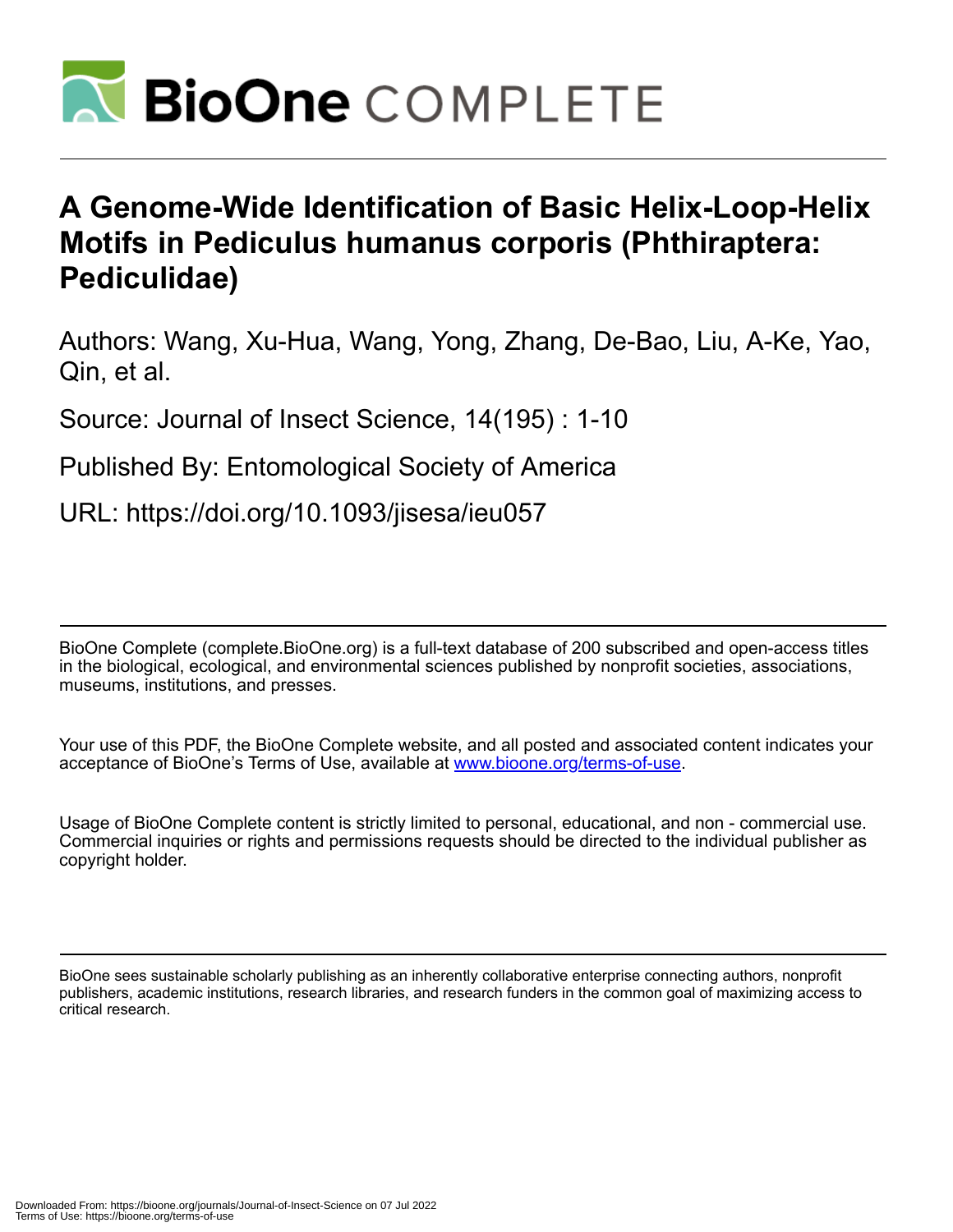### **RESEARCH**

# A Genome-Wide Identification of Basic Helix-Loop-Helix Motifs in Pediculus humanus corporis (Phthiraptera: Pediculidae)

Xu-Hua Wang,<sup>1</sup> Yong Wang,<sup>2,3</sup> De-Bao Zhang,<sup>1</sup> A-Ke Liu,<sup>1</sup> Qin Yao,<sup>1</sup> and Ke-Ping Chen<sup>1</sup>

<sup>1</sup>Institute of Life Sciences, Jiangsu University, 301 Xuefu Rd., Zhenjiang 212013, China 2 School of Food and Biological Engineering, Jiangsu University, 301 Xuefu Rd., Zhenjiang 212013, China

<sup>3</sup>Corresponding author, e-mail: ywang@ujs.edu.cn

Subject Editor: Xiao-Wei Wang

J. Insect Sci. 14(195): 2014; DOI: 10.1093/jisesa/ieu057

ABSTRACT. Basic helix-loop-helix (bHLH) proteins comprise a large superfamily of transcription factors, which are involved in the regulation of various developmental processes. bHLH family members are widely distributed in various eukaryotes including yeast, fruit fly, zebrafish, mouse, and human. In this study, we identified 55 bHLH motifs encoded in genome sequence of the human body louse, Pediculus humanus corporis (Phthiraptera: Pediculidae). Phylogenetic analyses of the identified P. humanus corporis bHLH (PhcbHLH) motifs revealed that there are 23, 11, 9, 1, 10, and 1 member(s) in groups A, B, C, D, E, and F, respectively. Examination to GenBank annotations of the 55 PhcbHLH members indicated that 29 PhcbHLH proteins were annotated in consistence with our analytical result, 8 were annotated different with our analytical result, 12 were merely annotated as hypothetical protein, and the rest 6 were not deposited in GenBank. A comparison on insect bHLH gene composition revealed that human body louse possibly has more hairy and  $E(spI)$  genes than other insect species. Because hairy and  $E(spI)$  genes have been found to negatively regulate the differentiation of insect preneural cells, it is suggested that the existence of additional hairy and  $E(spI)$  genes in human body louse is probably the consequence of its long period adaptation to the relatively dark and stable environment. These data provide good references for further studies on regulatory functions of bHLH proteins in the growth and development of human body louse.

Key Words: basic helix-loop-helix, phylogenetic analysis, ortholog, Pediculus humanus corporis, BLAST search

The basic helix-loop-helix (bHLH) proteins form a superfamily of transcription factors involved in a wide range of eukaryotic developmental and biochemical processes including neurogenesis, myogenesis, sex determination, and environmental response ([Massari and Murre 2000,](#page-10-0) [Jones 2004](#page-10-0), [Castillon et al. 2007\)](#page-10-0). These proteins are characterized by their bHLH motif, which is about 60 amino acids in length. The basic region is located at the N-terminal of bHLH motif. It is primarily responsible for binding to DNA with the assistance of certain basic residues such as R (arginine), K (lysine), and H (histidine). The HLH region is composed of two helices and a loop structure with variable length. It facilitates the formation of homodimeric or heterodimeric complexes between different family members through dimerization ([Murre et al. 1989](#page-10-0), [Kadesh 1993](#page-10-0), [Massari and Murre 2000\)](#page-10-0).

All eukaryotic bHLH transcription factors were first classified into 27 bHLH families and 4 higher order groups by means of phylogenetic analysis ([Atchley and Fitch 1997\)](#page-9-0). Two decades later, animal bHLH proteins were expanded to 45 bHLH families and 6 higher order groups. The 6 higher order groups (A, B, C, D, E, and F) were found to have 22, 12, 7, 1, 2, and 1 bHLH families, respectively, based on evolutionary relevance, structural, and functional properties [\(Simionato et al. 2007\)](#page-10-0). Group A proteins mainly regulate neurogenesis, myogenesis, and mesoderm formation. They recognize and bind to E-box sequence typical of CAGCTG or CACCTG. Group B proteins mainly control cell proliferation and differentiation, sterol metabolism, adipocyte formation, and expression of glucose-responsive genes. They recognize and bind to E-box sequence typical of CACGTG or CATGTTG. Group C proteins usually contain a conserved Per-Arnt-Sim homolog (PAS) domain in addition to the bHLH motif. PAS domain promotes dimerization with another protein containing PAS domain. They are mainly involved in the regulation of midline development, tracheal development, and circadian rhythms, and in the activation of gene transcription in response to environmental toxins. Group C proteins recognize and bind to DNA core sequence as of ACGTG or GCGTG. Group D proteins serve as antagonist of group A protein for lack of the basic region. Group E proteins bind to CACGCG or CACGAG and usually contain two particular peptides named "Orange" and "WRPW" at the carboxyl terminus. Group F corresponds to the Col/Olf-1/EBF (COE) proteins, which lack a basic domain and are characterized by the presence of COE domain involved in both dimerization and DNA binding ([Atchley and Fitch](#page-9-0) [1997](#page-9-0), [Crews 1998,](#page-10-0) [Ledent and Vervoort 2001,](#page-10-0) [Ledent 2002](#page-10-0)).

With the rapid expansion of nucleotide and protein databases available to public, it is becoming more and more convenient for any researchers to conduct surveys on bHLH proteins of any organisms whose genomes are sequenced and released online. It would not only benefit researchers who are dedicated to study structures and functions of individual bHLH proteins but also enable a quick growth of organism list with identified bHLH repertoire. Up to now, over 1,000 bHLH family members have been identified including 8 bHLH members in Saccharomyces cerevisiae, 16 in Amphimedon queenslandica, 33 in Hydra magnipapillata, 45 in Caenorhabditis elegans, 46 in Ciona intestinalis, 50 in Strongylocentrotus purpuratus, 50 in Tribolium castaneum, 51 in Apis mellifera, 52 in Bombyx mori, 54 in Acyrthosiphon pisum, 57 in Daphia pulex, 57 in Harpegnathos saltator, 59 in Drosophila melanogaster, 63 in Lottia gigantea, 64 in Capitella sp1, 68 in Nematodtella vectensis, 70 in Acropora digitifera, 78 in Branchiostoma floridae, 86 in Taeniopygia guttata, 87 in Tetraodon nigroviridis, 104 in Gallus gallus, 107 in Ailuropoda melanoleuca, 114 in Rattus norvegicus, 114 in Mus musculus, 117 in Homo sapiens, 139 in Brachydanio rerio, 147 in Arabidopsis, and 167 in Oryza sativa ([Robinson and Lopes 2000](#page-10-0); Bailey et al. 2002; [Ledent et al. 2002;](#page-10-0) Li et al. 2003; [Satou et al. 2003;](#page-10-0) [Simionato et al. 2007](#page-10-0); [Wang et al. 2007,](#page-10-0) [2008](#page-10-0), [2009](#page-10-0); [Bitra et al. 2009;](#page-10-0) [Zheng et al. 2009](#page-10-0); [Pires and Dolan 2010;](#page-10-0) [Dang et al. 2011a](#page-10-0),[b](#page-10-0); [Gyoja et al. 2012;](#page-10-0) [Liu et al. 2012\)](#page-10-0).

The human body louse, Pediculus humanus corporis (Phthiraptera: Pediculidae), causes the cutaneous disease named pediculosis vestimenti by laying their eggs in the seams of clothing. It is the primary

V<sup>C</sup> The Author 2014. Published by Oxford University Press on behalf of the Entomological Society of America.

This is an Open Access article distributed under the terms of the Creative Commons Attribution Non-Commercial License (http://creativecommons.org/licenses/by-nc/4.0/), which permits non-commercial re-use, distribution, and reproduction in any medium, provided the original work is properly cited. For commercial re-use, please contact journals.permissions@oup.com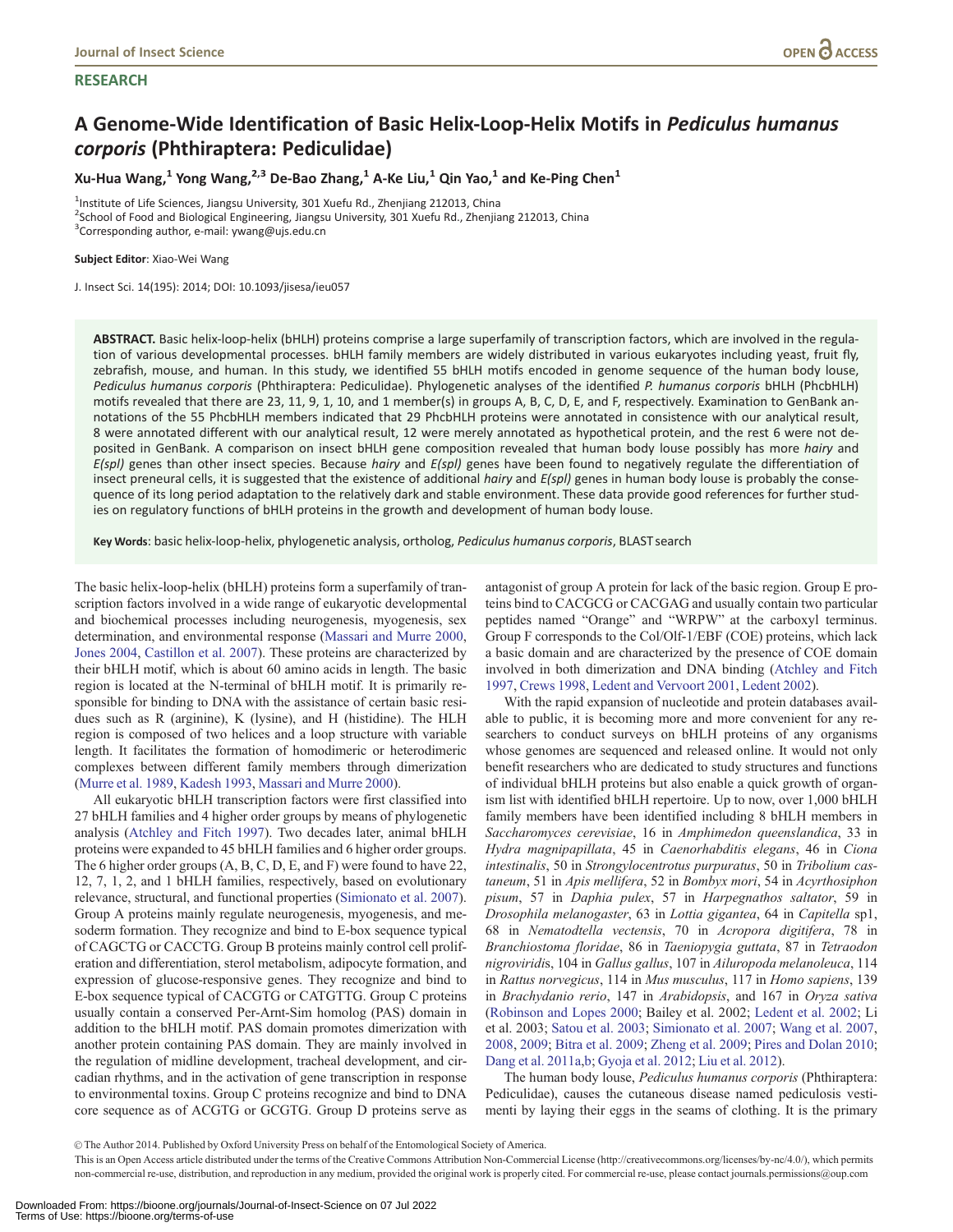vector of human diseases including relapsing fever, trench fever, and epidemic typhus. Human body louse diverged from human head louse (Pediculus humanus capitis) at  $\sim$ 100,000 years ago, dovetailing with the origin of clothing [\(Toups et al. 2011\)](#page-10-0). The body louse has a long evolutionary association with human, which has been considered in medical and healthcare practice ([James et al. 2011\)](#page-10-0). During its long period adaptation to human parasitism, certain physiological and biochemical features could have been remarkably changed. However, previous studies have been mainly focused on the parasitic relationship between human and body louse, and the development processes of body lice to prevent and treat pediculosis [\(Levot 2000,](#page-10-0) [Pedra et al.](#page-10-0) [2003,](#page-10-0) [Toups et al. 2011](#page-10-0)). A comprehensive identification of bHLH proteins of the human body louse would facilitate studies on the emergence and underlying mechanism of specific physiological and biochemical features in human body louse.

Therefore, in this study, we conducted a genome-wide survey to genome sequence database of human body louse [\(Kirkness et al. 2010](#page-10-0)) and successfully identified 55 bHLH motifs encoded in the genome of human body louse. Further phylogenetic analyses enabled us to define orthology of the 55 identified P. humanus corporis bHLH (PhcbHLH) members by using known bHLH members from fruit fly and other insect species. It was found that 29 of the 55 PhcbHLH proteins have been annotated in consistency with our analytical result, 20 were either annotated different with our analytical result or were merely annotated as hypothetical proteins, and the rest 6 were not found in current GenBank databases. Besides, human body louse possibly has more *hairy* and  $E(spl)$  genes than other insect species, which is probably the result of its long period parasitism on human. Our present work establishes a good basis for further studies on regulatory functions of bHLH proteins in the growth and development of human body louse.

#### Materials and Methods

BLAST Searches and Manual Examination. First, with both 59 D. melanogaster bHLH (DmbHLH) and the 45 representative bHLH motifs obtained from the additional files of previous reports [\(Ledent](#page-10-0) [and Vervoort 2001,](#page-10-0) [Simionato et al. 2007\)](#page-10-0) as query sequences, tBLASTn searches were performed against the RefSeq genomic and trace-whole-genome shotgun sequence databases of human body louse ([http://www.ncbi.nlm.nih.gov/blast/Blast.cgi?PAGE\\_TYPE](http://www.ncbi.nlm.nih.gov/blast/Blast.cgi?PAGE_TYPE=BlastSearch&PROG_DEF=blastn&BLAST_PROG_DEF=megaBlast&BLAST_SPEC=OGP__121224__16222)=[BlastSea](http://www.ncbi.nlm.nih.gov/blast/Blast.cgi?PAGE_TYPE=BlastSearch&PROG_DEF=blastn&BLAST_PROG_DEF=megaBlast&BLAST_SPEC=OGP__121224__16222) [rch&PROG\\_DEF](http://www.ncbi.nlm.nih.gov/blast/Blast.cgi?PAGE_TYPE=BlastSearch&PROG_DEF=blastn&BLAST_PROG_DEF=megaBlast&BLAST_SPEC=OGP__121224__16222)=[blastn&BLAST\\_PROG\\_DEF](http://www.ncbi.nlm.nih.gov/blast/Blast.cgi?PAGE_TYPE=BlastSearch&PROG_DEF=blastn&BLAST_PROG_DEF=megaBlast&BLAST_SPEC=OGP__121224__16222)=[megaBlast&BLAS](http://www.ncbi.nlm.nih.gov/blast/Blast.cgi?PAGE_TYPE=BlastSearch&PROG_DEF=blastn&BLAST_PROG_DEF=megaBlast&BLAST_SPEC=OGP__121224__16222) [T\\_SPEC](http://www.ncbi.nlm.nih.gov/blast/Blast.cgi?PAGE_TYPE=BlastSearch&PROG_DEF=blastn&BLAST_PROG_DEF=megaBlast&BLAST_SPEC=OGP__121224__16222)=OGP\_121224\_16222) to retrieve all potential bHLH sequences. All query sequences were not filtered to obtain coding regions covering the full bHLH range. Other parameters for the search were of default values. The retrieved sequences were manually checked to discard redundant ones having the same contig number, the same reading frame, and the same coding regions. In case where the retrieved amino acids did not cover the full bHLH range, we retrieved the corresponding nucleotide sequences from GenBank nucleotide database and translated them into amino acids by using EditSeq program of DNAStar package (version 5.01) to supplement the absent amino acids. Intron splice sites, which separated bHLH coding sequences into more than one region, were assessed by NetGene2 online ([http://www.cbs.](http://www.cbs.dtu.dk/services/NetGene2/) [dtu.dk/services/NetGene2/\)](http://www.cbs.dtu.dk/services/NetGene2/).

Each of the above sequences was manually examined to see how many conserved amino acids existed in the 19 highly conserved sites ([Atchley et al. 1999](#page-9-0)). If more than 10 conserved amino acids were present in the bHLH motif ([Toledo-Ortiz et al. 2003\)](#page-10-0), it was regarded as a candidate bHLH motif and was subject to further analyses. The bHLH motifs of Emc and COE families are relatively shorter, having 35 and 50 amino acids, respectively. Therefore, if more than five and eight conserved amino acids were present in potential Emc and COE sequences, the sequences were subject to further analyses as well.

To check whether there are protein sequences corresponding to the candidate motifs, BLASTp searches were performed against the

[\\_121224\\_\\_16222\)](http://www.ncbi.nlm.nih.gov/blast/Blast.cgi?PAGE_TYPE=BlastSearch&PROG_DEF=blastn&BLAST_PROG_DEF=megaBlast&BLAST_SPEC=OGP__121224__16222) using the above obtained candidate bHLH motif sequences.

Multiple Sequence Alignment. All the above bHLH motif sequences were aligned by ClustalW program implemented in MEGA 5 ([Tamura et al. 2011\)](#page-10-0) with default settings. We then obtained a rich text file using GeneDoc Multiple Sequence Alignment Editor and Shading Utility (version 2.6.02) [\(Nicholas et al. 1997\)](#page-10-0), in which the conserved sites of aligned PhcbHLH motifs were shaded with different gray depths.

Phylogenetic Analysis. Evolutionary relationships among all identified PhcbHLH motifs were analyzed using three different algorithms: distance neighbor-joining (NJ), maximum parsimony (MP), and maximum likelihood (ML). NJ phylogenetic analyses ([Saitou and Nei 1987](#page-10-0)) were performed online (http://www.phylogeny.fr/version2 cgi/one [task.cgi?task\\_type](http://www.phylogeny.fr/version2_cgi/one_task.cgi?task_type=bionj)=[bionj\)](http://www.phylogeny.fr/version2_cgi/one_task.cgi?task_type=bionj) using BioNJ algorithm ([Gascuel 1997\)](#page-10-0). MP phylogenetic analyses were conducted using PAUP 4.0 Beta 10 ([Swofford 1998\)](#page-10-0) based on the step matrix constructed from Dayhoff PAM 250 distance matrix by R. K. Kuzoff [\(http://paup.csit.fsu.edu/](http://paup.csit.fsu.edu/data/pam250.nex) [data/pam250.nex](http://paup.csit.fsu.edu/data/pam250.nex)). NJ distance tree was bootstrapped with 1,000 replicates to provide information about the statistical reliability. MP tree was generated using heuristic searches and bootstrapped with 500 replicates. ML trees were constructed using PhyML program online ([http://](http://www.atgc-montpellier.fr/phyml/) [www.atgc-montpellier.fr/phyml/](http://www.atgc-montpellier.fr/phyml/)) [\(Guindon et al. 2010](#page-10-0)) with the following parameter settings: BioNJ starting tree, 500 bootstrap steps, and LG [\(Le and Gascuel et al. 2008\)](#page-10-0) substitution model. Other parameters such as proportion of invariable sites or gamma-shape parameter were optimized by ProtTest [\(Abascal et al. 2005](#page-9-0)).

Phylogenetic analyses of PhcbHLH motifs were carried out in two steps. First, all the candidate PhcbHLH motifs were used to build ML trees with 59 DmbHLH, 114 M. musculus bHLH (MmbHLH), and 70 Acr. digitifera bHLH (AdibHLH) motif sequences (from [Supp Figs.](http://jinsectscience.oxfordjournals.org/lookup/suppl/doi:10.1093/jisesa/ieu057/-/DC1) [S1–S6](http://jinsectscience.oxfordjournals.org/lookup/suppl/doi:10.1093/jisesa/ieu057/-/DC1) [online only]). These trees clearly displayed to which higher order group a candidate PhcbHLH sequence belonged. Then, each candidate PhcbHLH motif was used to conduct in-group phylogenetic analysis with DmbHLH motif sequences. That is, a single PhcbHLH sequence was used to construct NJ, MP, and ML phylogenetic trees with known DmbHLH members of the same group ([Wang et al. 2007,](#page-10-0) [2008](#page-10-0)). When in-group phylogenetic analysis using DmbHLH members could not yield evolutionary trees with sufficient bootstrap support, bHLH sequences from Anopheles gambiae, A. mellifera, Acy. pisum, or T. castaneum were then used to do the in-group analysis till sufficient bootstrap support was obtained for orthology assignment. Criterion for orthology assignment was as follows: if a PhcbHLH sequence formed a monophyletic clade with one DmbHLH or other insect bHLH sequence with bootstrap support  $>50\%$  in various phylogenetic trees, the known DmbHLH or other insect bHLH member was regarded as an ortholog of the PhcbHLH sequence.

Protein Functional Domain Prediction. To further assess the reliability of our classification to the identified motifs and to examine whether the full-length protein sequences contain additional characteristic domains such as PAS, we carried out prediction of protein domain architectures with simple modular architecture research tool (SMART, <http://smart.embl.de/>) online.

#### Results and Discussion

Identification of PhcbHLH Members. Through BLAST searches, manual examinations and phylogenetic analyses, we identified 55 bHLH motifs encoded in the genome of P. humanus corporis. The alignment of all 55 PhcbHLH motifs is shown in [Fig. 1](#page-3-0). In our study, we named PhcbHLH genes according to the family names they belong to, which will facilitate further studies on structural and functional comparison with other organisms. Meanwhile, we added "1", "2," and "3," etc. to names of some PhcbHLHs, which belong to one single bHLH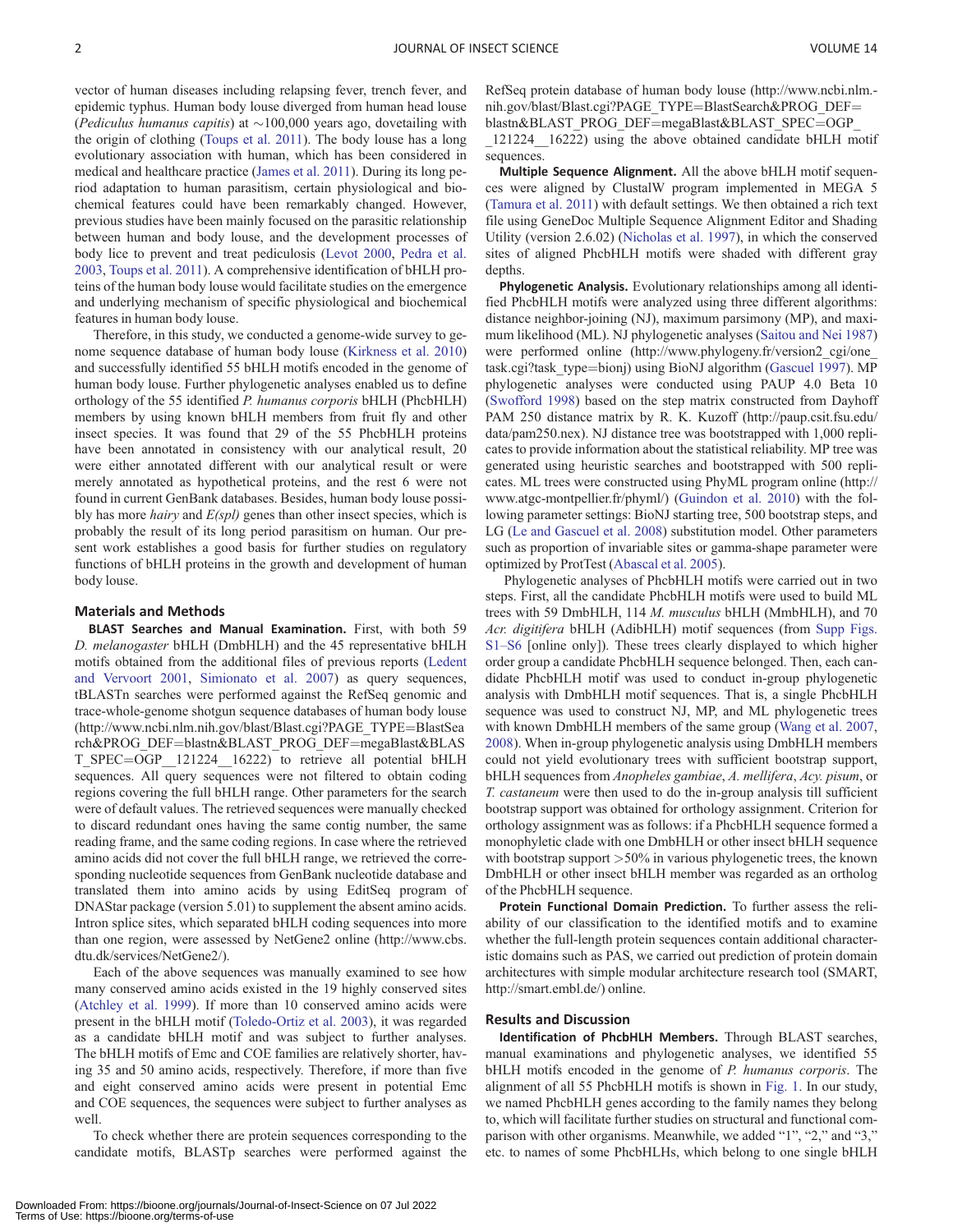| P.               |
|------------------|
| a s              |
|                  |
| I<br>I<br>$\sim$ |
|                  |

<span id="page-3-0"></span>

|                        |                           | Bas ic                                                                                                                                                                                                                          | $He$ lix 1 | Loop                                                                       |      | $He$ lix 2                                                                                                                            |        |
|------------------------|---------------------------|---------------------------------------------------------------------------------------------------------------------------------------------------------------------------------------------------------------------------------|------------|----------------------------------------------------------------------------|------|---------------------------------------------------------------------------------------------------------------------------------------|--------|
| <b>Name</b>            | Family                    | 12345678901234567890123456789012345678901234567890123456789012345678901 Group                                                                                                                                                   |            |                                                                            |      |                                                                                                                                       |        |
|                        |                           | ** *<br>$\ast$                                                                                                                                                                                                                  |            |                                                                            | ** * | $\ast$                                                                                                                                |        |
| PhcASCa1               | ASCa                      | SVARRNARERNEVKOVNNGFATLR-SHIP--ASVAAALTSEKSSPRNSSASKKISKVETLKMAVEYIRSLO                                                                                                                                                         |            |                                                                            |      |                                                                                                                                       | А      |
| PhcASCa2               | ASCa                      | SWNSRCER-RNEVKOVNEGFATLR-KRIP--EYISEAYNEOKG--RKS--AKKISEVETLRMAVDYIRHLE                                                                                                                                                         |            |                                                                            |      |                                                                                                                                       | Α      |
| PhcASCb                | ASCb                      |                                                                                                                                                                                                                                 |            |                                                                            |      |                                                                                                                                       | А      |
| PhcE12/E47             | E12/E47                   | STARRIARERWINDUMESTATER-IND P-EYTSEATMEEKS--RKS--AKKLS VETTEMAVDY RHLE<br>RROANNARERWINDUMEALKETG-RMCM--THLKT-------------PKPOT (LGTENMAVEV) MOLE<br>RROANNARERWINDUMEALKETG-RMCM--THLKT-----------------ORTP (LGTENMAVEV) MOLE |            |                                                                            |      |                                                                                                                                       | A      |
| PhcMyoD                | MyoD                      |                                                                                                                                                                                                                                 |            |                                                                            |      |                                                                                                                                       | A      |
| PhcNgn                 | Ngn                       | RRMKANDRERNEMHLLNEALDRER-CVLP-TYPTD-                                                                                                                                                                                            |            |                                                                            |      | -TKLTKIET <b>L</b> RFAHNYIWALS                                                                                                        | A      |
| PhcMist1               | Mist                      | RRLESNER ENGINES NORFOS RE-EVI P--HVKKE--<br>RRLESNER ENGINES NORFOS R-EVI P--HVKKE--<br>RRLESNER ENGINES NORFEO R-EVI P--HVKME--                                                                                               |            |                                                                            |      |                                                                                                                                       | A      |
| PhcMist2               | Mist                      |                                                                                                                                                                                                                                 |            |                                                                            |      |                                                                                                                                       | A      |
| PhcBeta3               | Beta3                     | VRLNINARERREMHDLNDALDELR-SV P-YAHSPS-                                                                                                                                                                                           |            |                                                                            |      | -VRKUSKIATLLLAKNYILMQA                                                                                                                | A      |
| PhcAtonal1 Atonal      |                           | RRLAANARERRRMGLNEAFDR <mark>U</mark> R-EVIP--SLGAD--<br>RRLAANARERRMMENLNKAFDR <mark>U</mark> R-THLP--SLGSD--                                                                                                                   |            |                                                                            |      | --HKLSKFETLOMAOSYIHALC<br>ROLS VET OMAGTY SALC                                                                                        | A      |
| PhcAtona <sub>12</sub> | Atonal                    | RRLAANARERKRMNSLNDAFDRLR-EVVP-SLGND--                                                                                                                                                                                           |            |                                                                            |      |                                                                                                                                       | A      |
| PhcAtonal3 Atonal      |                           |                                                                                                                                                                                                                                 |            |                                                                            |      |                                                                                                                                       | A      |
| PhoNet                 | Net<br>MyoRa              | RRIEANARERT (VHTI SAAFDTLR-HSI P--AYSH-----------------NXLS"(LSVLRIACSY) MTLS<br>ORNAANARERA, MRI LSKAFSRLK-TTLP--WVPAD---------------TXLS"(LDTLRLATSY) AHLR                                                                    |            |                                                                            |      |                                                                                                                                       | A<br>A |
| PhcMyoRa<br>PhoDeliah  | Delilah                   | RRKTANARERNEMRE NVAFETLR-RWP--DISNSVST-----------GNEXLSXITTLRLAMKYIQTLR                                                                                                                                                         |            |                                                                            |      |                                                                                                                                       | A      |
| PhcMesp                | Mesp                      | YKKSACDRERTRMRD NRAFDLERAKLPV-TKSPG--                                                                                                                                                                                           |            |                                                                            |      | -KALSKIEALRLSIRYIRHLO                                                                                                                 | A      |
| PhcTwist               | Twist                     |                                                                                                                                                                                                                                 |            |                                                                            |      |                                                                                                                                       | A      |
| PhcPTFa                | PTFa                      | ORVMANVRERORTOSLNEAFTSLR-KIIP-TLPSD--<br>ORVMANVRERORTOSLNEAFTSLR-KIIP-TLPSD--                                                                                                                                                  |            |                                                                            |      |                                                                                                                                       | A      |
| PhcPTFb1               | PTFb                      | ORHAANIRERKEMLSINSAFDELR-IHVP-TFPYE-                                                                                                                                                                                            |            |                                                                            |      |                                                                                                                                       | A      |
| PhcPTFb2               | PTFb                      | ORRAANIRERREMENLNEAFDKLR-RKVP-TFAYE-                                                                                                                                                                                            |            |                                                                            |      | --------------KRLSRIETLRLAITYISFMA                                                                                                    | A      |
| PhcHand                | Hand                      | RRNTANKKERRETOS INNAFADER-DC P-NVPAD-                                                                                                                                                                                           |            |                                                                            |      | -TKLSKIKTLRLATSY GYLM                                                                                                                 | A      |
| PhcSCL                 | <b>SCL</b>                | KKIFTNSRERWFOON/SGAFAELR-KLVP--THPPD-                                                                                                                                                                                           |            |                                                                            |      | KKLS NEILRMAIKY NLLT                                                                                                                  | Α      |
| PhcNSCL                | <b>NSCL</b>               | YRTAHATRERI RVEAFNVAFSDER-KLEP-TLPPD-                                                                                                                                                                                           |            |                                                                            |      | KKISKIEI RLAICY AYLN                                                                                                                  | A      |
|                        |                           |                                                                                                                                                                                                                                 |            |                                                                            |      |                                                                                                                                       |        |
| PhcMnt                 | Mnt                       |                                                                                                                                                                                                                                 |            |                                                                            |      |                                                                                                                                       | B      |
| PhcMax                 | Max                       |                                                                                                                                                                                                                                 |            |                                                                            |      |                                                                                                                                       | B      |
| PhcMyc                 | Myc                       |                                                                                                                                                                                                                                 |            |                                                                            |      |                                                                                                                                       | B      |
| PhcUSF                 | <b>USF</b><br><b>MITF</b> | KKDNHNMIERRERFNINDRIKELG-TLLP-KNNDP------                                                                                                                                                                                       |            |                                                                            |      | ----DIRPN GTILKSSVDY KILK                                                                                                             | B<br>B |
| PhcMITF1<br>PhcMITF2   | MI TF                     |                                                                                                                                                                                                                                 |            |                                                                            |      |                                                                                                                                       | B      |
| PhcAP4                 | AP4                       | KKDNHNMI ERR RYNI NDR I KE <mark>L</mark> A-DLL P--KTNDPHYDLV--------RDN XXI KAA I LKSSVDY IKLLK<br>RREI ANSN ERR MOS I NAGFOSLIR-TLL P--SHEG-----------------EXLS VKS I RLRRKNECTYV                                            |            |                                                                            |      |                                                                                                                                       | B      |
| PhcTF4                 | TF4                       | RREAHTOA ORTRDA KKGYDTLO-ELVPTCOOTDNSG---                                                                                                                                                                                       |            |                                                                            |      | -YKLS AIVLORSIDY OFLH                                                                                                                 | B      |
| PhcMLX                 | <b>MLX</b>                | RRVCHINAEOKERYNIKNGFDVLH-SLIP--YLTLNPN---                                                                                                                                                                                       |            |                                                                            |      | -VKLS ATMLOKGAEY ROLO                                                                                                                 | B      |
| PhcSREBP               | <b>SREBP</b>              | IFLAHNA I ERRYRTS NEKI IELK-NIIV-G-----------                                                                                                                                                                                   |            |                                                                            |      | --KEAKIN SLILKKAIDY KFLK                                                                                                              | B      |
| PhcSRC                 | <b>SRC</b>                | CFSNKCLNEKR:REQENTYTEELA-ELTSASFADMSS-                                                                                                                                                                                          |            |                                                                            |      | -------LSVKPD KCAILOETVNG RHIK                                                                                                        | B      |
|                        |                           |                                                                                                                                                                                                                                 |            |                                                                            |      |                                                                                                                                       |        |
| PhcClock1              | Clock                     | KRRSRNLSERKERDOFNMLINELS-SMVSTNNR--                                                                                                                                                                                             |            |                                                                            |      | KMD KSTVLKSTI AFLESHN<br>KMD KTSILRLSATYIRMNK                                                                                         | C      |
| PhcClock2              | Clock                     | SRMARNLA KWRRDKLNTHINELS-TLVPMTAGSSK--                                                                                                                                                                                          |            |                                                                            |      |                                                                                                                                       | C      |
| PhcAHR1                | AHR                       | SSKSTKGASKLRDLINAEISNIR-DLIP-LPPSTR----------                                                                                                                                                                                   |            |                                                                            |      | -<br>-0RLSQLQLTALVCVYVRKAN<br>--KLDRLSILRLSVSYLRTKS                                                                                   | C      |
| PhcAHR2<br>PhcS im     | AHR<br>Sim                | DGVTKSNPS <rhrerlnaeldtla-sllpfeqnils--<br>MKEKSKNAA NEREKENAEFLE A-KLIPLPSAITS-</rhrerlnaeldtla-sllpfeqnils--<br>                                                                                                              |            |                                                                            |      | OLD ASI RLTTSY KMRH                                                                                                                   | C<br>C |
| PhcTrh                 | Trh                       | RKEKSRDAARSRGKENFEFYELA-KMLPLPAAITS--                                                                                                                                                                                           |            |                                                                            |      |                                                                                                                                       | C      |
| PhcHIF                 | HIF                       | RKEKSRDAARCRRSRETEIFTDLA-NGLPLKQSVIA-                                                                                                                                                                                           |            |                                                                            |      |                                                                                                                                       | C      |
| PhcARNT                | <b>ARNT</b>               |                                                                                                                                                                                                                                 |            |                                                                            |      | ---QD'ASI <mark>I</mark> RLTISY_KLRD<br>---Q_D'ASVIRLVISY_KION<br>--- <mark>YPD'</mark> LTI <mark>L</mark> RMAVAH <mark>/KAL</mark> R | C      |
| PhcBMAL                | <b>BMAL</b>               | ARENHCETERRERNK TAYTTELS-DMVPTCSALAR-<br>FRONHSETERRERNK MTAYTTELS-DMVPTCSALAR-                                                                                                                                                 |            |                                                                            |      | LO LTV RMAVOH RLLL                                                                                                                    | C      |
|                        |                           |                                                                                                                                                                                                                                 |            |                                                                            |      |                                                                                                                                       |        |
| PhcEmc                 | Emc                       |                                                                                                                                                                                                                                 |            | SK K-DLVP--FMPKNK--------------                                            |      | <b>TILEV</b> OYVIDY COLO                                                                                                              | D      |
|                        |                           |                                                                                                                                                                                                                                 |            |                                                                            |      |                                                                                                                                       |        |
| PhcHey1                | Hey                       | RKKRRGI I EKRRRDRINSSLSE <b>R-RLVPTAFEKOG---</b>                                                                                                                                                                                |            |                                                                            |      | ---------------SAKIEKAEI LOMTVDHLKNLH                                                                                                 | E      |
| PhoHey2                | Hey                       | DPMSHR11EKR:RDR/INNCLAD <mark>U</mark> S-RLI PPEYLKKG--------------RGR1EKTE1 <mark>I</mark> EMA1KH1GHLQ<br>RRSNKP1MEKR:RARI NNSLNE <mark>U</mark> K-TLI LDAMKKDP------------ARHS/LE/AD1LEMTVKYLEALQ                             |            |                                                                            |      |                                                                                                                                       | E      |
| PhcHES1                | H/E(sp I)                 | RKSNKPIMEKRERARINHCLNERK-TLILDAMKKDP--------------ARHSKIEKADINEMTVKHLOOIO                                                                                                                                                       |            |                                                                            |      |                                                                                                                                       | E<br>E |
| PhcHES2<br>PhcHES3     | H/E(spl)                  |                                                                                                                                                                                                                                 |            |                                                                            |      |                                                                                                                                       | E      |
| PhcHES4                |                           |                                                                                                                                                                                                                                 |            |                                                                            |      |                                                                                                                                       | E      |
| PhcHES5                |                           |                                                                                                                                                                                                                                 |            |                                                                            |      |                                                                                                                                       | E      |
| PhcHES6                | H/E(spl)                  | RKVMKPMLERKRARINRCLDELK-ELWAALQAEG-------------ENVSKLEVADILELTVSHLHKLR                                                                                                                                                          |            |                                                                            |      |                                                                                                                                       | E      |
| PhcHES7                |                           |                                                                                                                                                                                                                                 |            |                                                                            |      |                                                                                                                                       | E      |
| PhcHES8                |                           |                                                                                                                                                                                                                                 |            |                                                                            |      |                                                                                                                                       | E      |
|                        |                           |                                                                                                                                                                                                                                 |            |                                                                            |      |                                                                                                                                       |        |
| PhcCOE                 | COE                       |                                                                                                                                                                                                                                 |            | -ALS-EPTIDYG--FORLO-KLIP--RHPGDP----------------------EKIPKEIILKRAADLAEALY |      |                                                                                                                                       | F      |
|                        |                           |                                                                                                                                                                                                                                 |            |                                                                            |      |                                                                                                                                       |        |



family. For example, there are two human body louse bHLH genes in family Mist, which were named PhcMist1 and PhcMist2, respectively. Detailed information of the 55 PhcbHLH genes, including names, bootstrap values from phylogenetic analyses, and GenBank annotations are listed in [Table 1.](#page-4-0) Figure 1 and [Table 1](#page-4-0) led us to conclude that there were 23, 11, 9, 1, 10, and 1 PhcbHLH members in groups A, B, C, D, E, and F, respectively.

Determination of PhcbHLH Orthology. Orthology determination tells whether similar genes in different organisms are orthologous. Although orthology determination has confronted with certain difficulty because no absolute criterion can be used to determine whether two genes are orthologous ([Ledent and Vervoort 2001\)](#page-10-0), the in-group phylogenetic analysis has proved to be reliable for identifying orthologous sequences in our previous studies ([Wang et al. 2007](#page-10-0), [2008\)](#page-10-0). Therefore, in this study, we also used in-group phylogenetic analysis to define orthology for the identified PhcbHLH motifs.

Based on the overall ML trees constructed using amino acids of 55 PhcbHLH motifs and bHLH motifs from *D. melanogaster, M. muscu*-lus, and Acr. digitifera ([Supp Figs. S1–S6](http://jinsectscience.oxfordjournals.org/lookup/suppl/doi:10.1093/jisesa/ieu057/-/DC1) [online only]), in-group phylogenetic analysis was conducted to determine orthology of each PhcbHLH member. For example, [Supp Fig. S3](http://jinsectscience.oxfordjournals.org/lookup/suppl/doi:10.1093/jisesa/ieu057/-/DC1) [online only] showed that PhcSim formed a large evolutionary clade with other group C bHLH members. Therefore, it was used to construct NJ, MP, and ML phylogenetic trees with 10 group C bHLH members from D. melanogaster [\(Fig. 2](#page-5-0)). As a result, PhcSim formed monophyletic clade with sim (single minded) of *D. melanogaster* with high bootstrap values. Therefore, we considered PhcSim as an ortholog of fruit fly sim. Similarly, in-group phylogenetic analysis was conducted to each of the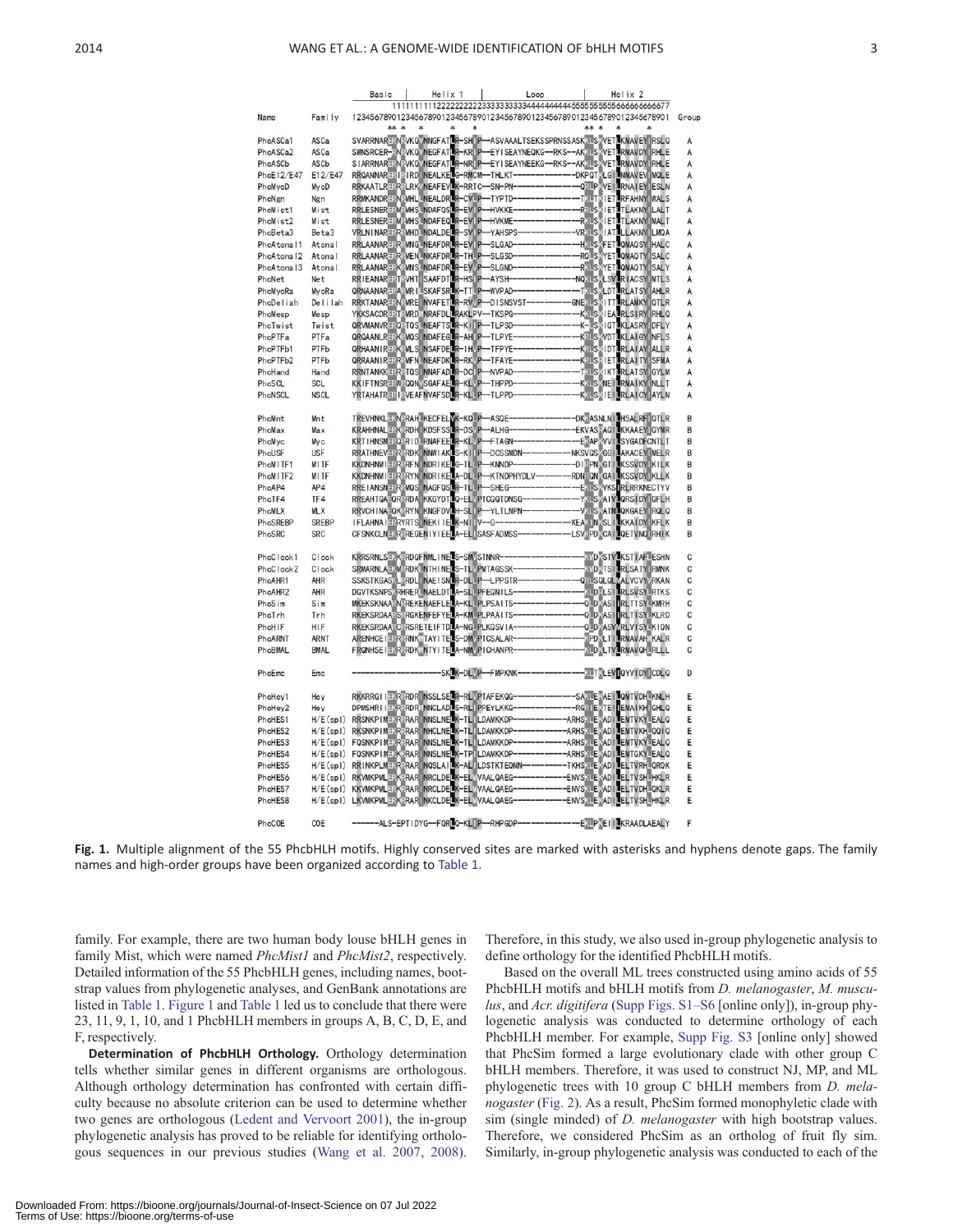#### <span id="page-4-0"></span>Table 1. A complete list of PhcbHLH genes

| Family       | Fruit fly gene name | PhcbHLH name                 | Bootstrap values |     |     | Protein accession no. | Annotation in GenBank |
|--------------|---------------------|------------------------------|------------------|-----|-----|-----------------------|-----------------------|
|              |                     |                              | NJ               | MP  | ML  |                       |                       |
| ASCa         | Ase                 | PhcASCa1 <sup>Ag</sup>       | 75               | 70  | 86  | XP 002430851.1        | Hypothetical protein  |
|              |                     | PhcASCa2 <sup>Am</sup>       | 98               | 100 | 96  | Not available         | Not available         |
| ASCb         | ASCb                | PhcASCb Ap                   | 68               | 56  | 76  | XP 002430850.1        | <b>ASCb-like</b>      |
| E12/E47      | da                  | PhcE12/E47                   | 95               | 100 | 100 | XP 002428289.1        | <b>E12/E47-like</b>   |
| MyoD         | nau                 | PhcMyoD                      | 67               | 100 | 99  | XP 002429203.1        | MyoD-like             |
| Ngn          | tap (bp)            | PhcNgn                       | 74               | 82  | 97  | XP 002432820.1        | Hypothetical protein  |
| Mist         | Mistr               | PhcMist1                     | 99               | 100 | 99  | XP 002432057.1        | Class B bHLH protein  |
|              |                     | PhcMist2                     | n/m              | 100 | 99  | XP 002432605.1        | Mist1-like            |
| Beta3        | Olig                | PhcBeta3                     | 99               | 100 | 100 | XP 002431018.1        | Oli-like              |
| Atonal       | cato                | PhcAtonal1 Ap                | n/m              | 56  | 72  | XP 002425799.1        | Hypothetical protein  |
|              | ato                 | PhcAtonal2                   | 78               | 81  | 99  | XP 002427609.1        | Hypothetical protein  |
|              | amos                | PhcAtonal3 <sup>Tc</sup>     | 44               | 53  | 60  | XP 002425798.1        | Hypothetical protein  |
| Net          | net                 | PhcNet                       | 94               | 99  | 100 | XP 002424436.1        | Net-like              |
|              |                     |                              | 95               | 99  | 100 |                       |                       |
| MyoRa        | <b>MyoR</b>         | PhcMyoRa                     |                  |     |     | XP 002427093.1        | NeuroD-like           |
| Delilah      | del                 | PhcDelilah                   | n/m              | 98  | 84  | Not available         | Not available         |
| Mesp         | sage                | PhcMesp                      | 84               | 99  | 100 | XP 002429125.1        | Hypothetical protein  |
| Twist        | twi                 | PhcTwist                     | 99               | 99  | 100 | XP 002428670.1        | <b>Twist-like</b>     |
| PTFa         | Fer1                | PhcPTFa                      | 61               | 79  | 94  | XP 002430763.1        | <b>PTFa-like</b>      |
| PTFb         | Fer <sub>2</sub>    | PhcPTFb1                     | 83               | 88  | 91  | XP 002430775.1        | Hypothetical protein  |
|              | Fer3                | PhcPTFb2                     | 96               | 100 | 100 | XP 002424449.1        | Atonal-like           |
| Hand         | Hand                | PhcHand                      | 94               | 98  | 100 | XP 002423846.1        | <b>Hand-like</b>      |
| SCL          | SCL                 | PhcSCL                       | 96               | 99  | 100 | XP 002423128.1        | NSCL-like             |
| <b>NSCL</b>  | <b>NSCL</b>         | PhcNSCL                      | 89               | 99  | 100 | XP 002425962.1        | Hypothetical protein  |
| Mnt          | Mnt                 | PhcMnt                       | 91               | 93  | 100 | XP 002432975.1        | Mnt-like              |
| Max          | max                 | PhcMax                       | 79               | 96  | 99  | XP 002425776.1        | Max-like              |
| Myc          | dm                  | PhcMvc                       | 87               | 89  | 98  | XP 002432048.1        | Mvc-like              |
| <b>USF</b>   | USF                 | PhcUSF                       | 71               | 79  | 97  | XP 002426967.1        | <b>USF-like</b>       |
| <b>MITF</b>  | Mitf                | PhcMITF1                     | 82               | 100 | 100 | XP 002433027.1        | <b>MITF-like</b>      |
|              | Mitf                | PhcMITF2                     | 88               | 99  | 100 | XP 002431291.1        | <b>MITF-like</b>      |
| AP4          | crp                 | PhcAP4                       | 78               | 95  | 100 | XP 002432850.1        | Atonal-like           |
| TF4          | bmx                 | PhcTF4                       | 76               | 77  | 100 | XP 002426560.1        | TF4-like              |
| <b>MLX</b>   | <b>MLX</b>          | PhcMLX                       | 96               | 98  | 100 | XP 002428196.1        | <b>MLX-like</b>       |
| <b>SREBP</b> | <b>SREBP</b>        | PhcSREBP                     | 78               | 64  | 90  | XP 002424615.1        | <b>SREBP-like</b>     |
| <b>SRC</b>   | tai                 | PhcSRC                       | 99               | 99  | 100 | XP 002430185.1        | Clock-like            |
| Clock        | clk                 | PhcClock1                    | 89               | 100 | 100 | XP 002429283.1        | Clock-like            |
|              | qce                 | $PhcClock2$ $\mathrm{^{Tc}}$ | 66               | 97  | 98  | XP 002430841.1        | HIF-like              |
| AHR          | dys                 | PhcAHR1                      | 99               | 100 | 100 | XP 002424108.1        | Hypothetical protein  |
|              | SS                  | PhcAHR2                      | 96               | 100 | 100 | XP 002427145.1        | <b>AHR-like</b>       |
| Sim          | sim                 | PhcSim                       | 70               | 92  | 72  | XP 002423706.1        | Sim-like              |
| Trh          | trh                 | PhcTrh                       | 51               | 95  | 100 | XP 002433081.1        | Trh-like              |
| <b>HIF</b>   | sima                | PhcHIF                       | 78               | 85  | 94  | XP 002431762.1        | <b>HIF-like</b>       |
| <b>ARNT</b>  | tgo                 | PhcARNT                      | 95               | 100 | 100 | XP 002430960.1        | Hypothetical protein  |
| <b>BMAL</b>  | cyc                 | PhcBMAL                      | 53               | 84  | 76  | XP 002432327.1        | Hypothetical protein  |
| Emc          | emc                 | PhcEmc                       | 96               | 100 | 100 | XP 002427092.1        | <b>Emc-like</b>       |
| Hey          | Hey                 | PhcHey1                      | 83               | 95  | 95  | XP 002429873.1        | <b>Hey-like</b>       |
|              | Stich1              | PhcHey2                      | 97               | 100 | 100 | XP 002424531.1        | Class B bHLH protein  |
| H/E(spl)     | h                   | PhcHES1                      | 58               | 84  | 93  | XP 002425040.1        | H/E(spl)-like         |
|              |                     | PhcHES2 <sup>Ag</sup>        | 66               | 84  | 80  | XP 002423249.1        | H/E(spl)-like         |
|              |                     | PhcHES3                      | 50               | 81  | 94  | Not available         | Not available         |
|              |                     | PhcHES4                      | 54               | 79  | 92  | Not available         | Not available         |
|              | side                | PhcHES5                      | 98               | 93  | 100 | XP 002432526.1        | Hypothetical protein  |
|              | $E(spl)$ m $B(q)$   | PhcHES6 <sup>Ap</sup>        | 90               | 94  | 100 | XP 002428314.1        | H/E(spl)-like         |
|              |                     | PhcHES7 <sup>Ap</sup>        | 90               | 88  | 98  | Not available         | Not available         |
|              |                     | PhcHES8 <sup>Ap</sup>        | 90               | 96  | 98  | Not available         | Not available         |
| <b>COE</b>   | kn (col)            | PhcCOE                       | 99               | 100 | 100 | XP 002424210.1        | <b>COE-like</b>       |
|              |                     |                              |                  |     |     |                       |                       |

PhcbHLH genes were named according to the correspondent families they belong to. Bootstrap values were obtained from in-group phylogenetic analyses with OsRa as outgroup in each constructed tree. n/m, a PhcbHLH does not form a monophyletic group with any other single bHLH motif sequence. Superscript letters Ag, Am, Ap, and Tc mean that orthology of the gene was defined through in-group phylogenetic analyses with bHLH orthologs from An. gambiae, A. mellifera, Acy. pisum, and T. castaneum, respectively. In last column, words in bold face indicate identical or alternative names annotated in GenBank, which are consistent with our phylogenetic analytical result. Those in italic type indicate GenBank annotations different with our analytical result, and those in normal type indicate hypothetical protein or absence of annotation information in GenBank.

identified PhcbHLH members. All the bootstrap values of constructed NJ, MP, and ML trees for each identified PhcbHLH member were listed in Table 1 without displaying correspondent constructed trees. It was found that the orthology of PhcbHLH members with D. melanogaster and other insect species could be divided into the following categories.

First, 43 PhcbHLH motifs formed monophyletic clades with DmbHLH sequences with all the bootstrap values over 50 in constructed NJ, MP, and ML trees. They are PhcE12/E47, PhcMyoD, PhcNgn, PhcMist1, PhcBeta3, PhcAtonal2, PhcNet, PhcMyoR, PhcMesp, PhcTwist, PhcPTFa, PhcPTFb1, PhcPTFb2, PhcHand, PhcSCL, PhcNSCL, PhcMnt, PhcMax, PhcMyc, PhcUSF, PhcMITF1, PhcMITF2, PhcAP4, PhcTF4, PhcMLX, PhcSREBP, PhcSRC, PhcClock1, PhcAHR1, PhcAHR2, PhcSim, PhcTrh, PhcHIF, PhcARNT, PhcBmal, PhcEmc, PhcHey1, PhcHey2, PhcHES1, PhcHES3, PhcHES4, PhcHES5, and PhcCOE. Because of the high bootstrap values above the set criterion (50), we, therefore, confidently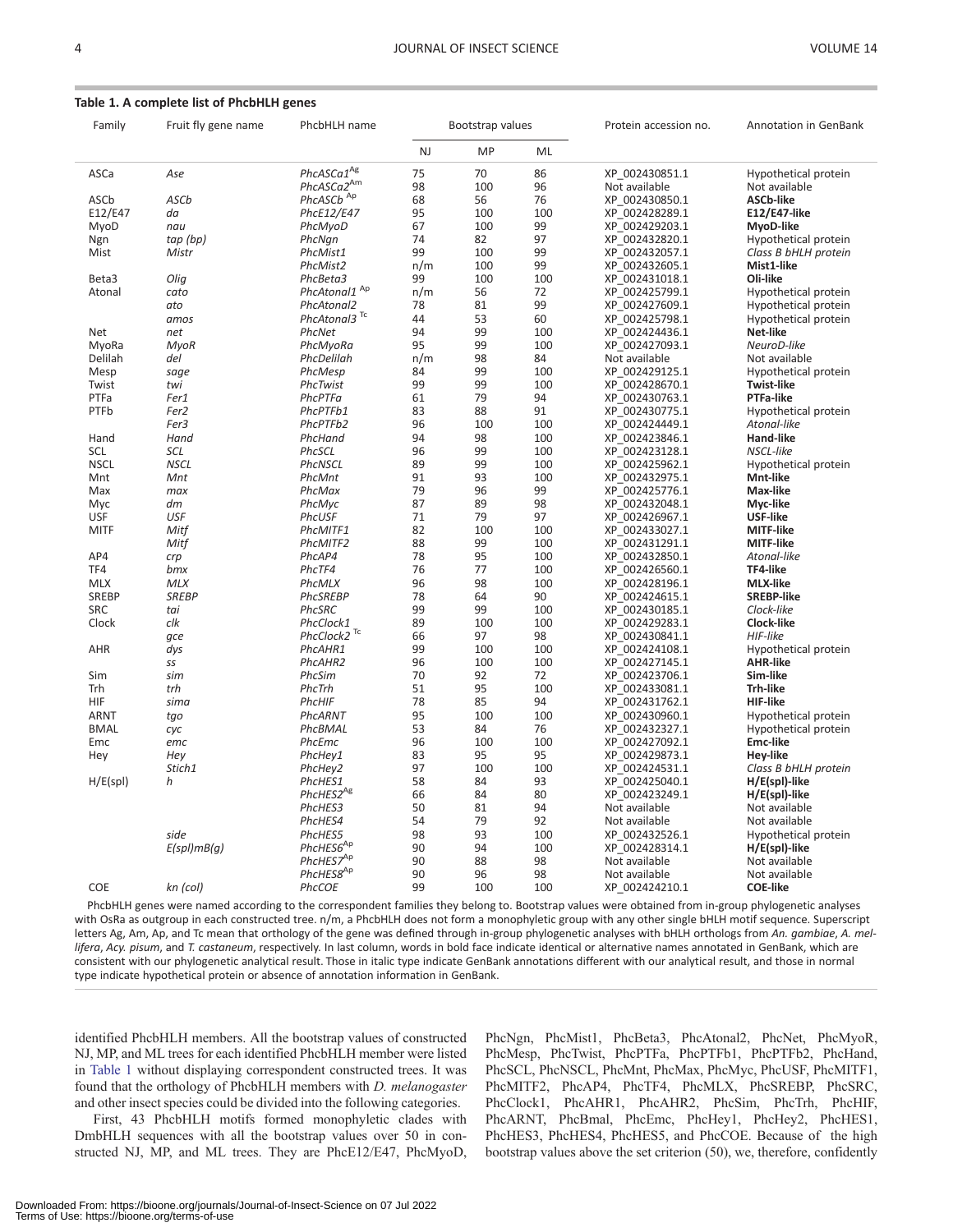

<span id="page-5-0"></span>

Fig. 2. In-group phylogenetic analyses of PhcSim. (a–c) are NJ, MP, and ML trees, respectively, which were constructed with one PhcSim and 10 group C bHLH members from *D. melanogaster*. In all trees, OsRa (a rice bHLH motif sequence of R family) was used as outgroup. Only bootstrap values no less than 50 are shown.

defined orthology of these PhcbHLH motifs as correspondent to DmbHLH orthologs.

Second, two PhcbHLH motifs, namely PhcMist2, and PhcDelilah, did not form monophyletic clade with bHLH sequences of D. mela-nogaster in NJ phylogenetic tree (marked with n/m in [Table 1\)](#page-4-0). PhcMist2 motif formed monophyletic clade in MP and ML trees with bootstrap values of 100 and 99, respectively. PhcDelilah formed monophyletic clade in MP and ML trees with bootstrap values of 98 and 84, respectively. Although we did not have sufficient bootstrap supports from all three constructed phylogenetic trees, we defined orthology for them based on the two formed monophyletic clades with bootstrap values over 50. These assignments may be modified if new data demonstrate discrepancy with our current analysis.

Finally, the rest 10 PhcbHLH motifs, namely PhcASCa1, PhcASCa2, PhcAtonal1, PhcAtonal3, PhcASCb, PhcClock2, PhcHES2, PhcHES6, PhcHES7, and PhcHES8, did not form any monophyletic clade with corresponding DmbHLH sequence in all three constructed phylogenetic trees. Therefore, we defined their orthology through constructing phylogenetic trees with corresponding bHLH members from An. gambiae, A. mellifera, Acy. pisum, or T. castaneum, respectively (marked with superscript letters Ag, Am, Ap, and Tc, respectively in [Table 1](#page-4-0)). Among them, PhcASCa1, PhcASCa2, PhcASCb, PhcClock2, PhcHES2, PhcHES6, PhcHES7, and PhcHES8 were defined with sufficient confidence because all bootstrap values were over 50 in the three constructed trees, while the rest two members, PhcAtonal1 and PhcAtonal3, had bootstrap values of over 50 only in two of the three constructed trees.

It is to be noted that three additional bHLH families, i.e., pearl and amber, which belong to group A, and peridot, which belongs to group D, have been found in Acr. digitifera ([Gyoja et al. 2012](#page-10-0)). We have included these three sequences in both our general phylogenetic analyses [\(Supp Figs. S1](http://jinsectscience.oxfordjournals.org/lookup/suppl/doi:10.1093/jisesa/ieu057/-/DC1) and [S4](http://jinsectscience.oxfordjournals.org/lookup/suppl/doi:10.1093/jisesa/ieu057/-/DC1) [online only]) and in-group phylogenetic analysis [\(Table 1](#page-4-0)). However, in all the constructed phylogenetic trees, no PhcbHLH sequence formed monophyletic clade with any of the three AdibHLH sequences, providing another instance of probable loss of these three genes during insect evolution.

Identification of PhcbHLH Protein Sequences. Protein sequence accession numbers of the identified PhcbHLHs are listed in [Table 1](#page-4-0). It was found that 49 PhcbHLH motifs have correspondent protein sequences deposited in GenBank (show as "XP\_" plus numbers) and the rest 6 PhcbHLHs, namely PhcASCa2, PhcDelilah, PhcHES3, PhcHES4, PhcHES7, and PhcHES8, do not have correspondent protein sequences in current database. Further examination to the 49 PhcbHLH protein sequences revealed that all of them are from the annotation to genome sequences after completion of the human body louse genome sequencing project [\(Kirkness et al. 2010\)](#page-10-0). Among them, 29 PhcbHLH proteins were annotated in consistence with our analytical result ([Table 1,](#page-4-0) shown in bold face at the last column), 8 PhcbHLH proteins were annotated different with our analytical result [\(Table 1](#page-4-0), shown in italics at the last column), and the rest 12 were merely annotated as hypothetical proteins ([Table 1](#page-4-0), shown in normal type at the last column). Therefore, our data provide good reference for updating annotations to the 26 PhcbHLH proteins in current GenBank database. For example, our analysis highly supports that PhcPTFb2 is a bHLH member of PTFb family but not that of Atonal family [\(Table 1](#page-4-0)).

Although amino acid sequences flanking the bHLH motif are generally divergent even in closely related proteins from the same species, certain conserved domains or motifs are often present within related bHLH protein groups ([Jones 2004](#page-10-0)). To further determine reliability of our classification to the identified PhcbHLHs, a separate phylogenetic tree [\(Fig. 3\)](#page-6-0) with predicted protein domain was constructed based on an alignment of all PhcbHLH motifs. As we can see, HLH domain was identified in all PhcbHLH protein sequences. In addition, group C PhcbHLHs are characterized by having two PAS and one C-terminal to PAS motif (PAC) domains with exception only on PhcAHR1. Four of the six group E PhcbHLH full-length protein sequences have an Orange domain. Apart from the common domains existing in groups C and E bHLH proteins, other structural domains were also found in individual PhcbHLH members. For example, PhcE12/E47 (group A) and PhcClock1 (group C) have a coiled coil domain, PhcUSF (group B), PhcBMAL, and PhcARNT (group C) have a transmembrane domain, PhcSRC (group B) has two PAS domains, and PhcCOE (group F) has an Immunoglobulin Plexin Transcription (IPT) domain. To sum up, our analyses indicated that protein architecture is highly conserved within specific bHLH groups, and the above data provide further support to the results of our phylogenetic analysis based on bHLH motifs ([Fig. 1](#page-3-0) and [Table 1\)](#page-4-0).

Genomic Coding Regions of PhcbHLH Motifs. Coding regions of the 55 PhcbHLH motifs are listed in [Table 2.](#page-7-0) It was found that the coding regions of 21 PhcbHLH motifs contain one intron in basic, helix 1, loop, or helix 2 region, and those of 4 PhcbHLH motifs (i.e., PhcMITF1, PhcSREBP, PhcHES1, and PhcHES2) have 2 introns, which are located in the basic and loop region, respectively. So, totally there are 29 introns in the coding regions of all 55 PhcbHLH motifs. The longest intron in coding regions of PhcbHLH motifs is 6,723 bp (base pairs), the shortest one is only 66 bp, and the average length of the 29 introns is 616 bp. While in Acy. pisum, H. saltator, D. melanogaster,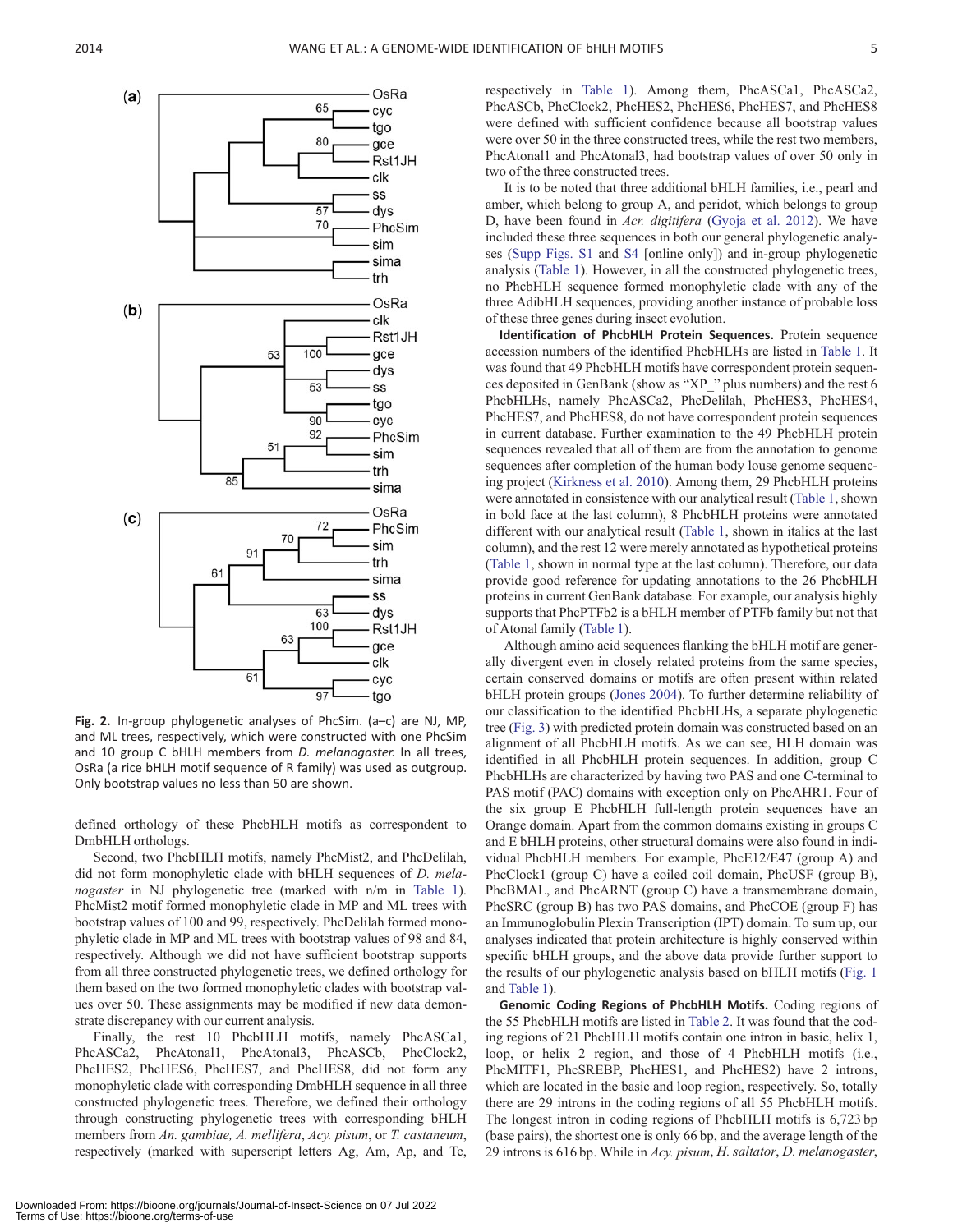<span id="page-6-0"></span>

Fig. 3. Phylogenetic relationship of PhcbHLH members and architecture of PhcbHLH protein conserved domains. The left panel is an ML tree of 55 bHLHs in the human body louse with OsRa as outgroup. For simplicity, branch lengths of the tree are not proportional to distances between sequences and only bootstrap values no less than 50 are shown. PhcbHLH names of groups A–F are shown as blue, red, green, purple, magenta, and aqua characters, respectively. The right panel is the architecture of HLH and additional domains detected by SMART, shown by numbered and colored blocks, among which 1–6 stand for domains of coiled coil region, IPT, transmembrane region, Orange, PAS, and PAC, respectively. The six PhcbHLH members without full-length protein sequences (as indicated in [Table 1](#page-4-0)) were excluded from SMART analysis.

and A. mellifera, there are 26, 22, 18, and 9 bHLH members having introns in coding regions of their bHLH motifs. The total number of their introns is 34, 26, 20, and 9, the longest intron is of 30,718, 7,943, 11,845, and 4,460 bp, the shortest one is of 62, 82, 57, and 72 bp, and the average intron length is of 4,193, 1,391, 1,082, and 1,326 bp, respectively ([Liu et al. 2012\)](#page-10-0). In summary, the number of PhcbHLH motifs having introns is more than many other insect species and only inferior to pea aphid. However, the average length of PhcbHLH introns is the least among these five insect specifies and the shortest length of PhcbHLH intron is just higher than those of pea aphid and fruit fly. Whether this has any evolutionary significance remains for future exploration.

It should be noted that coding regions of five PhcbHLH motifs, namely PhcASCa2, PhcHES3, PhcHES4, PhcHES7, and PhcHES8, were identified from trace-whole-genome shotgun nucleotide sequences [\(Table 2](#page-7-0)). We included them as bHLH members because their motif sequences are different with other identified PhcbHLH motifs. Whether they are genuine novel bHLH family members awaits further verification upon completion of genome sequence assembly with higher quality.

A Comparison on Insect bHLH Family Members. So far, bHLH repertoires have been established for 10 insect species, namely P. humanus corporis (Phc, Aedes aegypti (Aa), An. gambiae (Ag), Culex quinquefasciatus (Cq), H. saltator (Pa), A. mellifera (Am), Acy. pisum (Ap), B. mori (Bm), D. melanogaster (Dm), and T. castaneum (Tc). The numbers of bHLH family members in each of the 10 insect species are listed in [Table 3.](#page-8-0) [Table 3](#page-8-0) displays that all insect species lack bHLH genes of Olig, MyoRb, and Fig $\alpha$  families. Many families have at least one gene including E12/E47, Ngn, Mist, Beta3, Atonal, Net, MyoRa, Twist, PTFa, PTFb, Hand, SCL, NSCL, Mnt, Max, Myc, USF, AP4, TF4, SREBP, SRC, Clock, AHR, Sim, Trh, HIF, ARNT, BMAL, Emc, Hey, and H/E(spl), among which the 10 insect species have the same number of genes in 10 families, such as E12/E47, Beta3, Net, MyoRa, Hand, SCL, NSCL, Myc, SRC, HIF, and ARNT. However, we failed to identify any Paraxis family member in human body louse. Although all other nine insect species have been found to have one Paraxis family

member, the absence of it in human body louse is probably due to incompleteness of the louse genome sequences. Therefore, it is expected to find this absent bHLH member after a new and higher quality version of human body louse genome sequences is released. Similar situation is also present in A. pisum, which lacks ASCa, MyoD, and Microphthalmia transcription factor (MITF) family members, and in T. castaneum, which lacks Mesp and MLX family members, both of which should be due to incompleteness of genome sequences as well. Coding regions of these missing bHLH members are expected to be present in genome sequences of higher quality.

[Table 3](#page-8-0) also presents that the number of H/E(spl) family members varies greatly among different insect species. It ranges from 4 in mosquitoes to 11 or 12 in fruit fly. Human body louse has eight H/E(spl) family members, being second only to that of fruit fly. In insects, there are four different bHLH genes in  $H/E(spl)$  family. They are genes  $H$ (hairy),  $Dpn$  (deadpan), Side (similar to deadpan), and  $E(spl)$  (enhancer of split). A close examination to distribution of insect bHLH genes in  $H/E(spl)$  family revealed that human body louse has one or two more  $H$ genes than other insect species [\(Table 4](#page-9-0)). A phylogenetic tree constructed using all H/E(spl) family members of the 10 insect species demonstrated that the three  $P$ . humanus corporis  $H$  genes, i.e., PhcHES1, PhcHES3, and PhcHES4, were from species-specific gene duplication in louse lineage [\(Fig. 4](#page-9-0)). Nevertheless, the three louse  $E(spl)$  genes, i.e., *PhcHES6*, *PhcHES7*, and *PhcHES8*, were also originated from a species-specific gene duplication, whereas  $E(spl)$  genes in other insect species except mosquitoes were derived from various  $E(spl)$  genes already existed in common ancestor of insects ([Fig. 4](#page-9-0)).

Taken together, it is possible that human body louse has more *hairy* and  $E(spl)$  genes than other insect species. Why does human body louse have such additional genes? It could be the consequence of long period adaptation to relatively dark and stable environment on human body. First, hairy gene is involved in negative regulation of insect eye development. It was found that *Drosophila* hairy negatively regulates progression of the morphogenetic furrow across the eye imaginal disc ([Brown et al. 1995\)](#page-10-0) and is able to restrain proneural pathways whose activation is imminent ([Greenwood and Struhl 1999](#page-10-0)). Therefore, the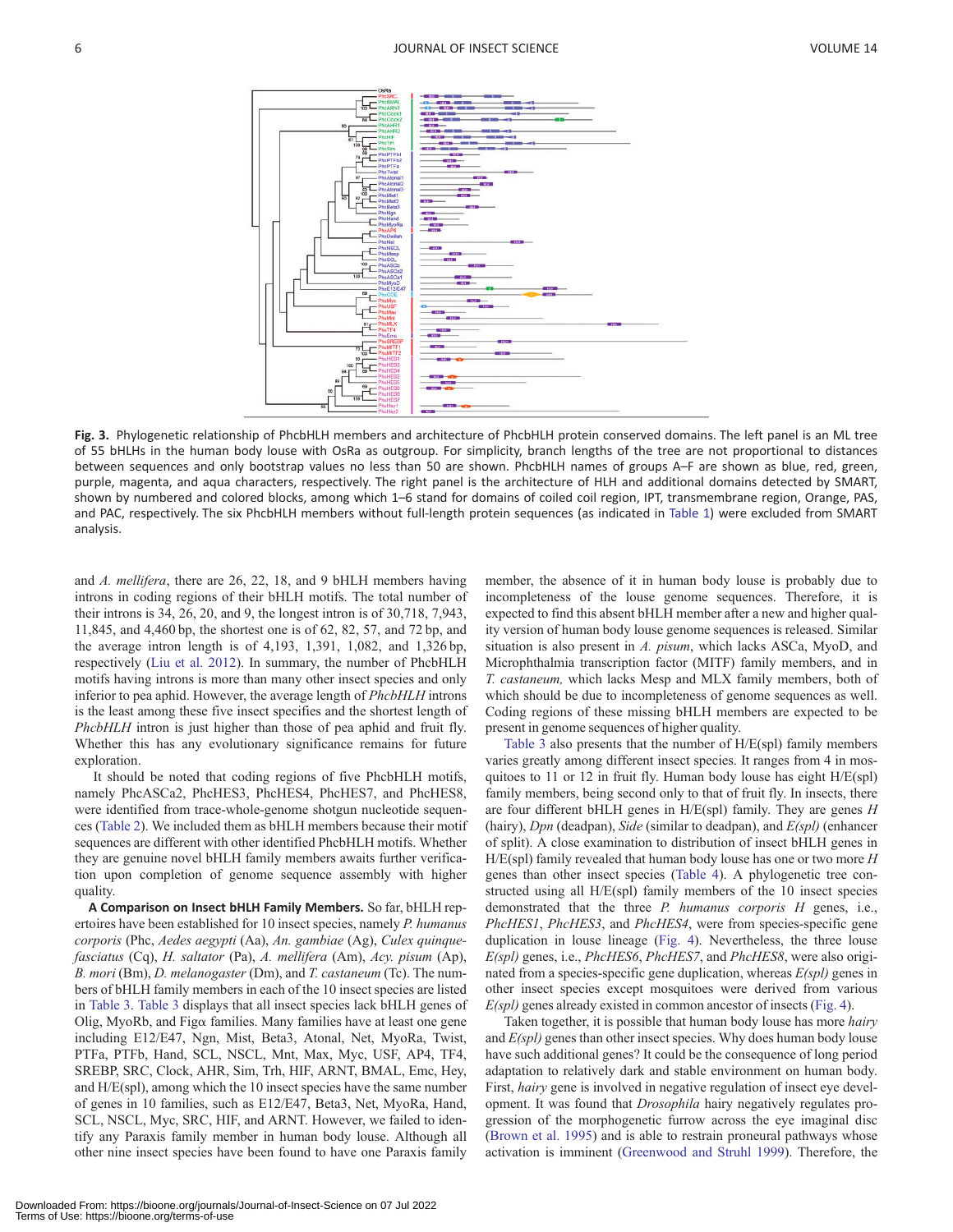| Family  | PhcbHLH name |                   | Genomic coding sequence(s) | Intron location and length | Group            |        |
|---------|--------------|-------------------|----------------------------|----------------------------|------------------|--------|
|         |              | Contig no.        | Frame                      | Coding region(s)           |                  |        |
| ASCa    | PhcASCa1     | NW 002987838.1    | $-3$                       | 52535-52332                |                  | Α      |
|         | PhcASCa2     | gnl ti 1388835101 | $+3$                       | 9–197                      |                  | Α      |
| ASCb    | PhcASCb      | NW 002987838.1    | $-3$                       | 32987-32796                |                  | Α      |
| E12/E47 | PhcE12/E47   | NW 002987410.1    | $+3$                       | 80970-80999                | Basic: 298 bp    | Α      |
|         |              |                   | $+2$                       | 81299-81430                |                  |        |
| MyoD    | PhcMyoD      | NW_002987763.1    | $-2$                       | 187468–187424              | Helix 1: 1121 bp | Α      |
|         |              |                   | $-2$                       | 186304-186194              |                  |        |
| Ngn     | PhcNgn       | NW 002987887.1    | $+2$                       | 325373–325531              |                  | Α      |
| Mist    | PhcMist1     | NW_002987868.1    | $-2$                       | 333881-333819              | Helix 1: 852 bp  | Α      |
|         |              |                   | $-3$                       | 332968–332873              |                  |        |
|         | PhcMist2     | NW_002987883.1    | $-1$                       | 511757–511695              | Helix 1: 91 bp   | Α      |
|         |              |                   | $-3$                       | 511605–511510              |                  |        |
| Beta3   | PhcBeta3     | NW 002987848.1    | $+2$                       | 212459-212620              |                  | Α      |
|         |              |                   | $+3$                       |                            |                  |        |
| Atonal  | PhcAtonal1   | NW_002987189.1    |                            | 391179-391337              |                  | Α      |
|         | PhcAtonal2   | NW 002987340.1    | $+3$                       | 463830–463988              |                  | Α      |
|         | PhcAtonal3   | NW_002987189.1    | $+1$                       | 374464–374622              |                  | Α      |
| Net     | PhcNet       | NW 002987093.1    | $+2$                       | 1195364-1195522            |                  | Α      |
| MyoRa   | PhcMyoRa     | NW 002987286.1    | $-2$                       | 238480-238322              |                  | Α      |
| Delilah | PhcDelilah   | NW_002987276.1    | $-2$                       | 1247771-1247598            |                  | Α      |
| Mesp    | PhcMesp      | NW_002987756.1    | $+3$                       | 385254-385384              | Loop: $66$ bp    | Α      |
|         |              |                   | $+3$                       | 385451-385481              |                  |        |
| Twist   | PhcTwist     | NW 002987470.1    | $+1$                       | 134428–134583              |                  | Α      |
| PTFa    | PhcPTFa      | NW_002987835.1    | $-2$                       | 292920-292857              | Helix 1: 80 bp   | Α      |
|         |              |                   | $-3$                       | 292774-292680              |                  |        |
| PTFb    | PhcPTFb1     | NW_002987835.1    | $+2$                       | 429542-429585              | Helix 1: 91 bp   | Α      |
|         |              |                   | $+3$                       | 429677-429791              |                  |        |
|         | PhcPTFb2     | NW 002987093.1    | $+1$                       | 1292365-1292523            |                  | Α      |
| Hand    | PhcHand      | NW 002987060.1    | $-3$                       | 6547-6389                  |                  | Α      |
| SCL     | PhcSCL       | NW_002987011.1    | $-2$                       | 208837-208698              | Helix 2: 70 bp   | Α      |
|         |              |                   | $-3$                       | 208627-208609              |                  |        |
| NSCL    | PhcNSCL      | NW 002987206.1    | $+3$                       | 27501-27659                |                  | Α      |
| Mnt     | PhcMnt       | NW_002987887.1    | $-2$                       | 2506229-2506080            | Helix 2: 715 bp  | B      |
|         |              |                   | $-3$                       | 2505364-2505356            |                  |        |
| Max     | PhcMax       | NW 002987187.1    | $+3$                       | 39072-39230                |                  | В      |
| Myc     | PhcMyc       | NW 002987868.1    | $^{-1}$                    | 246303-246145              |                  | B      |
| USF     | PhcUSF       | NW_002987276.1    | $+1$                       | 1251733-1251852            | Loop: 80 bp      | B      |
|         |              |                   | $+3$                       | 1251933-1251983            |                  |        |
|         | PhcMITF1     |                   |                            |                            |                  | B      |
| MITF    |              | NW_002987888.1    | $+3$                       | 11028-11049                | Basic: 91 bp     |        |
|         |              |                   | $+2$                       | 11142–11217                | Loop: 248 bp     |        |
|         |              |                   | $+1$                       | 11466-11529                |                  |        |
|         | PhcMITF2     | NW 002987853.1    | $+1$                       | 67453–67632                |                  | В      |
| AP4     | PhcAP4       | NW_002987887.1    | $+3$                       | 751803–751913              | Loop: 120 bp     | B      |
|         |              |                   | $+3$                       | 752934-752978              |                  |        |
| TF4     | PhcTF4       | NW 002987246.1    | $+1$                       | 110821-110982              | Helix 2: 97 bp   | B      |
|         |              |                   | $+2$                       | 111080-111088              |                  |        |
| MLX     | PhcMLX       | NW_002987392.1    | $-2$                       | 14639-14529                | Loop: 80 bp      | B      |
|         |              |                   | $-3$                       | 14452-14399                |                  |        |
| SREBP   | PhcSREBP     | NW_002987101.1    | $+1$                       | 4135-4142                  | Basic: 184 bp    | B      |
|         |              |                   | $+2$                       | 4327–4417                  | Loop: $167$ bp   |        |
|         |              |                   | $+1$                       | 4585-4638                  |                  |        |
| SRC     | PhcSRC       | NW_002987817.1    | $+1$                       | 428098-428256              | Helix 2: 485 bp  | B      |
|         |              |                   | $+3$                       | 428742–428759              |                  |        |
| Clock   | PhcClock1    | NW 002987764.1    | $+1$                       | 334987-334991              | Basic: 77 bp     | С      |
|         |              |                   | $+3$                       | 335069-335216              |                  |        |
|         | PhcClock2    | NW_002987837.1    | $+3$                       | 382617-382778              |                  | С      |
| AHR     | PhcAHR1      | NW 002987077.1    | $+2$                       | 704759-704920              |                  | C      |
|         | PhcAHR2      | NW 002987288.1    | $-2$                       | 437888–437727              |                  | C      |
| Sim     | PhcSim       | NW 002987052.1    | $+1$                       | 136939-137100              |                  | С      |
| Trh     | PhcTrh       | NW 002987890.1    | $+2$                       |                            |                  | C      |
|         |              |                   |                            | 145844-146005              |                  |        |
| HIF     | PhcHIF       | NW 002987862.1    | $+2$                       | 295751-295912              | Basic: 6723 bp   | С<br>C |
| ARNT    | PhcARNT      | NW_002987846.1    | $+1$                       | 153736-153740              |                  |        |

 $+1$ <br>  $-1$ <br>  $-1$ <br>  $397722 - 397561$ 

PhcHey1 NW\_002987798.1 +3 39453–39620<br>
PhcHey2 NW\_002987097.1 −3 60506–60339<br>
PhcHES1 NW\_002987134.1 −2 206788–206783 Basic: 2208 bp E PhcHey2 NW\_002987097.1 3 60506–60339 E

PhcHES2 NW\_002987021.1 +3 88623-88628 Basic: 497 bp E<br>
+2 89126-89221 Loop: 2778 bp

 $-3$  204576–204481 Loop: 105 bp<br>  $-1$  204377–204306

þ2 89126–89221 Loop: 2778 bp

1 204377–204306

þ2 92000–92071

BMAL PhcBMAL NW\_002987878.1 −1 397722–397561<br>Emc PhcEmc NW\_002987286.1 −1 213896–213798 D Emc PhcEmc NW\_002987286.1 1 213896–213798 D

H/E(spl) *PhcHES1* NW\_002987134.1 -2 206788–206783 Basic: 2208 bp E

## <span id="page-7-0"></span>Table 2. Coding regions, intron location, and length of 55 PhcbHLH motifs

(continued)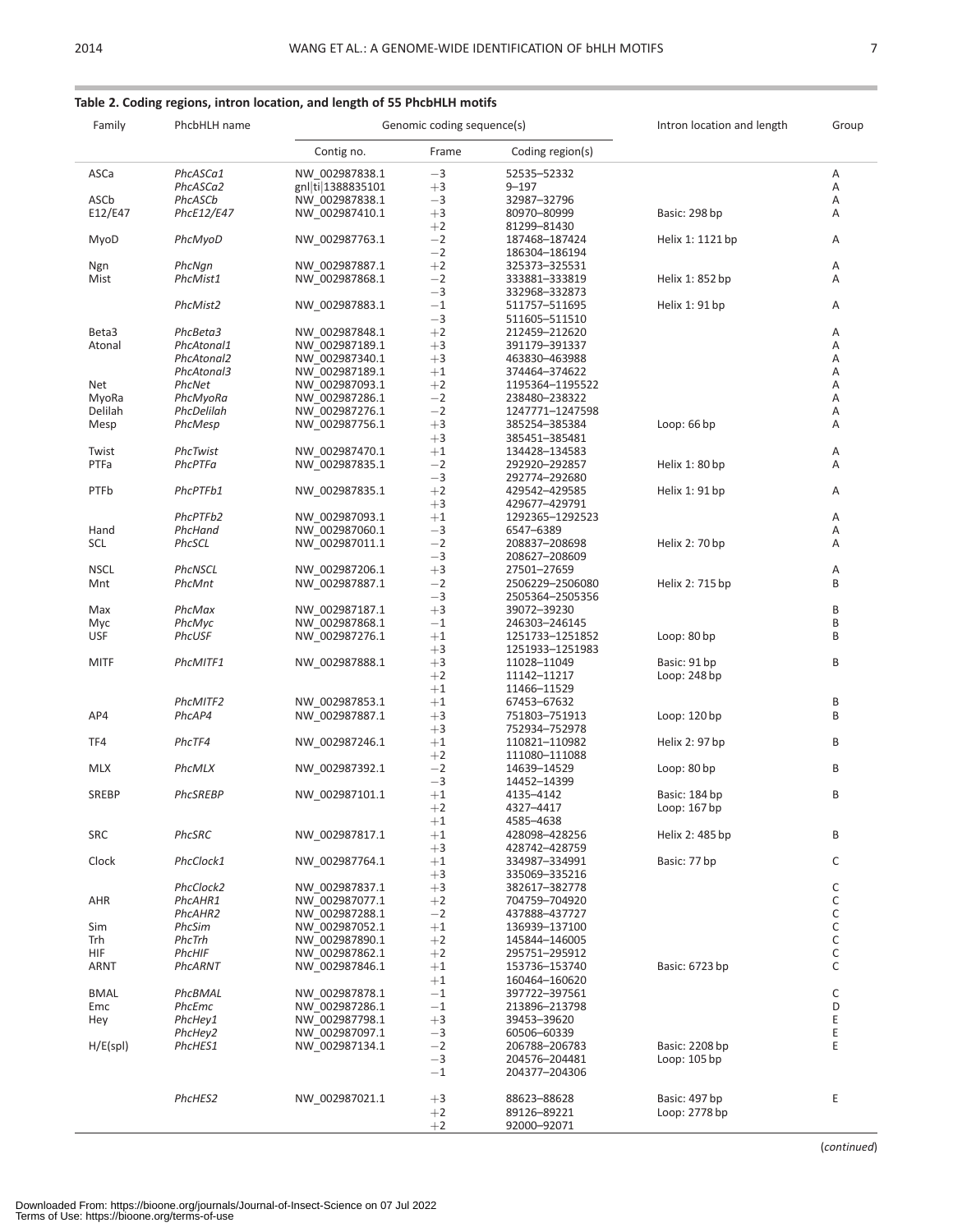<span id="page-8-0"></span>

| Table 2. Continued |              |                            |       |                  |                            |       |
|--------------------|--------------|----------------------------|-------|------------------|----------------------------|-------|
| Family             | PhcbHLH name | Genomic coding sequence(s) |       |                  | Intron location and length | Group |
|                    |              | Contig no.                 | Frame | Coding region(s) |                            |       |
|                    | PhcHES3      | gnl ti 1367165743          | $-2$  | 637-536          | Loop: 100 bp               |       |
|                    |              |                            | $-1$  | 437-366          |                            |       |
|                    | PhcHES4      | gnl ti 1367221341          | $+3$  | $192 - 293$      | Loop: 98 bp                |       |
|                    |              |                            | $+2$  | $392 - 463$      |                            |       |
|                    | PhcHES5      | NW 002987882.1             | $+2$  | 93188-93193      | Basic: 148 bp              |       |
|                    |              |                            | $+3$  | 93342-93515      |                            |       |
|                    | PhcHES6      | NW 002987423.1             | $+1$  | 25210-25215      | Basic: 107 bp              |       |
|                    |              |                            | $+1$  | 25342-25509      |                            |       |
|                    | PhcHES7      | gnl ti 1366788626          | $-3$  | 946-773          |                            |       |
|                    | PhcHES8      | gnl ti 1382178459          | $+2$  | 137-310          |                            |       |
| <b>COE</b>         | PhcCOE       | NW 002987086.1             | $+3$  | 85044-85133      | Loop: $76bp$               |       |
|                    |              |                            | $+1$  | 85210-85254      |                            |       |

#### Table 3. The bHLH family members in 10 insect species

| Group       | Family name        | Phc                 | Aa                           | Ag                               | Cq                           | Pa                             | Am                           | Ap                             | Bm                | Dm                | Tc                |
|-------------|--------------------|---------------------|------------------------------|----------------------------------|------------------------------|--------------------------------|------------------------------|--------------------------------|-------------------|-------------------|-------------------|
| Α           | ASCa               | $\overline{2}$      | 3                            | $\overline{2}$                   | 3                            | $\overline{2}$                 | $\overline{2}$               | $\mathsf 0$                    | 4                 | $\overline{4}$    | $\overline{2}$    |
|             | ASCb               | $\mathbf{1}$        | 1(?)                         | 0                                | 1(?)                         | 0                              | 0                            | $\mathbf{1}$                   | 0                 | 0                 | 1(?)              |
|             | E12/E47            | $\mathbf{1}$        | $\mathbf{1}$                 | $\mathbf{1}$                     | 1                            | $\mathbf{1}$                   | $\mathbf{1}$                 | $\mathbf{1}$                   | 1                 | 1                 | $\mathbf{1}$      |
|             | MyoD               | $\mathbf{1}$        | $\mathbf{1}$                 | $\mathbf{1}$                     | $\mathbf{1}$                 | $\mathbf{1}$                   | $\mathbf{1}$                 | 0                              | $\mathbf{1}$      | 1                 | 1                 |
|             | Ngn                | $\mathbf{1}$        | $\mathbf{1}$                 | $\overline{2}$                   | $\overline{2}$               | $\mathbf{1}$                   | $\mathbf{1}$                 | $\mathbf{1}$                   | $\mathbf{1}$      | 1                 | $\mathbf{1}$      |
|             | NeuroD             | 0                   | $\mathbf{1}$                 | 0                                | $\mathbf 0$                  | $\mathbf{1}$                   | 0                            | 0                              | 0                 | 0                 | 1                 |
|             | Mist               | $\overline{2}$      | $\mathbf{1}$                 | $\mathbf{1}$                     | $\mathbf{1}$                 | $\overline{2}$                 | $\overline{2}$               | $\overline{2}$                 | 1                 | 1                 | $\mathbf{1}$      |
|             | Beta3              | $\mathbf{1}$        | $\mathbf{1}$                 | $\mathbf{1}$                     | $\mathbf{1}$                 | $\mathbf{1}$                   | $\mathbf{1}$                 | $\mathbf{1}$                   | 1                 | $\mathbf{1}$      | $\mathbf 1$       |
|             | Atonal             | 3                   | 5                            | 4                                | 5                            | 3                              | 3                            | 3                              | $\mathbf{1}$      | 3                 | 3                 |
|             | Olig               | 0                   | 0                            | 0                                | $\mathbf 0$                  | 0                              | 0                            | 0                              | 0                 | 0                 | 0                 |
|             | Net                | $\mathbf{1}$        | $\mathbf{1}$                 | $\mathbf{1}$                     | $\mathbf{1}$                 | $\mathbf{1}$                   | $\mathbf{1}$                 | $\mathbf{1}$                   | 1                 | 1                 | $\mathbf 1$       |
|             | MyoRa              | $\mathbf{1}$        | $\mathbf{1}$                 | $\mathbf{1}$                     | $\mathbf{1}$                 | $\mathbf{1}$                   | $\mathbf{1}$                 | $\mathbf{1}$                   | 1                 | 1                 |                   |
|             | MyoRb              | 0                   | 0                            | 0                                | 0                            | 0                              | 0                            | 0                              | 0                 | 0                 | $\mathbf{1}$<br>0 |
|             | Delilah            |                     |                              | $\mathbf{1}$                     |                              | 0                              | 0                            | $\mathbf{1}$                   |                   |                   | $\overline{2}$    |
|             |                    | 1<br>$\mathbf{1}$   | $\mathbf{1}$<br>$\mathbf{1}$ | $\mathbf{1}$                     | $\mathbf{1}$<br>$\mathbf{1}$ | $\mathbf{1}$                   | $\mathbf{1}$                 | $\mathbf{1}$                   | 1<br>$\mathbf{1}$ | 1<br>$\mathbf{1}$ | 0                 |
|             | Mesp<br>Paraxis    | 0                   | $\mathbf{1}$                 | $\mathbf{1}$                     | $\mathbf{1}$                 | $\mathbf{1}$                   | $\mathbf{1}$                 | $\mathbf{1}$                   | $\mathbf{1}$      | $\mathbf{1}$      | $\mathbf{1}$      |
|             | Twist              | $\mathbf{1}$        | $\mathbf{1}$                 | $\mathbf{1}$                     | $\mathbf{1}$                 | $\overline{2}$                 | $\mathbf{1}$                 | $\mathbf{1}$                   | $\mathbf{1}$      | $\mathbf{1}$      | $\mathbf{1}$      |
|             | PTFa               |                     |                              |                                  |                              |                                |                              |                                |                   |                   |                   |
|             | PTFb               | 1<br>$\overline{2}$ | $\mathbf{1}$                 | $\overline{2}$<br>$\overline{2}$ | $\mathbf{1}$                 | 1<br>$\overline{2}$            | $\mathbf{1}$<br>$\mathbf{1}$ | $\mathbf{1}$<br>$\overline{2}$ | 1<br>1            | 1                 | $\mathbf{1}$      |
|             |                    |                     | 2                            |                                  | 2                            |                                | $\mathbf{1}$                 |                                |                   | 2                 | 2                 |
|             | Hand               | $\mathbf{1}$        | $\mathbf{1}$                 | $\mathbf 1$                      | $\mathbf{1}$                 | $\mathbf{1}$                   |                              | $\mathbf{1}$                   | 1                 | $\mathbf{1}$      | $\mathbf 1$       |
|             | SCL<br><b>NSCL</b> | $\mathbf{1}$        | $\mathbf 1$                  | $\mathbf 1$                      | $\mathbf{1}$                 | $\mathbf{1}$                   | $\mathbf{1}$                 | $1\,$                          | 1                 | 1                 | $\mathbf 1$       |
|             |                    | $\mathbf{1}$        | $\mathbf 1$                  | $\mathbf{1}$                     | $\mathbf 1$                  | $\mathbf{1}$<br>$\overline{2}$ | $\mathbf{1}$                 | $\mathbf{1}$                   | 1                 | 1                 | $\mathbf 1$       |
| B           | Mnt                | $\mathbf{1}$        | $\mathbf{1}$                 | $\mathbf{1}$                     | $\mathbf{1}$                 |                                | $\mathbf{1}$                 | $\mathbf{1}$                   | 1                 | 1                 | $\mathbf 1$       |
|             | Mad                | 0                   | 0                            | 0                                | 0                            | 0                              | 0                            | $\mathbf{1}$                   | 0                 | 0                 | $\mathbf 1$       |
|             | Max                | $\mathbf{1}$        | $\mathbf{1}$                 | 1                                | $\mathbf 1$                  | $\overline{2}$                 | $\mathbf{1}$                 | 3                              | 1                 | 1                 | $1\,$             |
|             | Myc                | $\mathbf{1}$        | $\mathbf{1}$                 | $\mathbf{1}$                     | $\mathbf{1}$                 | $\mathbf{1}$                   | $\mathbf{1}$                 | $\mathbf{1}$                   | $\mathbf{1}$      | $\mathbf{1}$      | $\mathbf{1}$      |
|             | <b>USF</b>         | $\mathbf{1}$        | $\mathbf{1}$                 | $\mathbf{1}$                     | $\mathbf{1}$                 | $\overline{2}$                 | $\overline{2}$               | $\mathbf{1}$                   | $\mathbf{1}$      | $\mathbf{1}$      | $\mathbf 1$       |
|             | <b>MITF</b>        | $\overline{2}$      | $\mathbf{1}$                 | $\mathbf{1}$                     | $\mathbf{1}$                 | $\mathbf{1}$                   | $\mathbf{1}$                 | 0                              | $\mathbf{1}$      | $\mathbf{1}$      | $\mathbf{1}$      |
|             | AP4                | $\mathbf{1}$        | $\mathbf{1}$                 | $\mathbf{1}$                     | $\mathbf{1}$                 | $\overline{2}$                 | $\mathbf{1}$                 | $\mathbf{1}$                   | 1                 | 1                 | $\mathbf{1}$      |
|             | TF4                | $\mathbf{1}$        | $\mathbf{1}$                 | $\mathbf{1}$                     | $\mathbf 1$                  | $\mathbf{1}$                   | $\mathbf{1}$                 | $\overline{2}$                 | 1                 | 1                 | $\mathbf{1}$      |
|             | <b>MLX</b>         | 1                   | $\mathbf{1}$                 | 1                                | $\mathbf{1}$                 | $\mathbf{1}$                   | $\mathbf{1}$                 | $\mathbf{1}$                   | 1                 | 1                 | 0                 |
|             | SREBP              | $\mathbf{1}$        | $\mathbf{1}$                 | $\mathbf{1}$                     | $\overline{2}$               | 1                              | $\mathbf{1}$                 | $\mathbf{1}$                   | 1                 | 1                 | $\mathbf{1}$      |
|             | Fig $\alpha$       | 0                   | 0                            | 0                                | 0                            | 0                              | 0                            | 0                              | 0                 | 0                 | 0                 |
|             | <b>SRC</b>         | $\mathbf{1}$        | $\mathbf{1}$                 | $\mathbf 1$                      | $\mathbf{1}$                 | $\mathbf{1}$                   | 1                            | $\mathbf{1}$                   | 1                 | 1                 | $\mathbf 1$       |
| $\mathsf C$ | Clock              | $\overline{2}$      | $\overline{2}$               | $\overline{2}$                   | $\overline{2}$               | $\overline{2}$                 | $\overline{2}$               | $\overline{2}$                 | 3                 | 3                 | $\overline{2}$    |
|             | AHR                | $\overline{2}$      | $\overline{2}$               | $\overline{2}$                   | $\overline{2}$               | 3                              | $\overline{2}$               | $\overline{2}$                 | 3                 | $\overline{2}$    | $\mathbf 1$       |
|             | Sim                | $\mathbf{1}$        | $\mathbf{1}$                 | $\overline{2}$                   | $\mathbf 1$                  | $\mathbf{1}$                   | $\mathbf{1}$                 | $\mathbf{1}$                   | $\mathbf{1}$      | $\mathbf{1}$      | $\overline{2}$    |
|             | Trh                | $1\,$               | $\mathbf{1}$                 | $\mathbf 1$                      | $\overline{2}$               | $\mathbf{1}$                   | $\mathbf{1}$                 | $\mathbf{1}$                   | $\mathbf{1}$      | $\mathbf{1}$      | $\mathbf 1$       |
|             | <b>HIF</b>         | $\mathbf{1}$        | $\mathbf{1}$                 | $\mathbf{1}$                     | $\mathbf{1}$                 | $\mathbf{1}$                   | $\mathbf{1}$                 | $\mathbf{1}$                   | $\mathbf{1}$      | $\mathbf{1}$      | $\mathbf{1}$      |
|             | <b>ARNT</b>        | $\mathbf{1}$        | $\mathbf{1}$                 | $\mathbf{1}$                     | $\mathbf{1}$                 | $\mathbf{1}$                   | $\mathbf{1}$                 | $\mathbf{1}$                   | $\mathbf{1}$      | 1                 | $\mathbf{1}$      |
|             | <b>BMAL</b>        | $\mathbf{1}$        | $\mathbf{1}$                 | $\mathbf{1}$                     | $\mathbf{1}$                 | $\mathbf{1}$                   | $\mathbf{1}$                 | $\mathbf{1}$                   | $\overline{2}$    | $\mathbf{1}$      | $\mathbf{1}$      |
| D           | Emc                | $\mathbf{1}$        | $\mathbf{1}$                 | $\overline{2}$                   | $\mathbf{1}$                 | $\mathbf{1}$                   | $\mathbf{1}$                 | $\mathbf{1}$                   | $\mathbf{1}$      | 1                 | $\mathbf{1}$      |
| E.          | Hey                | 2                   | 3                            | 3                                | 3                            | $\overline{2}$                 | $\overline{2}$               | 3                              | $\overline{2}$    | 1(2?)             | 2(1?)             |
|             | H/E(spl)           | 8                   | 4                            | 4                                | 4                            | 6                              | 6                            | 6                              | 5                 | 11(10?)           | 5(6?)             |
| F           | COE                | 1                   | 1                            | $\mathbf 1$                      | $\mathbf{1}$                 | $\mathbf{1}$                   | $\mathbf{1}$                 | $\mathbf{1}$                   | 1                 | 1                 | $\mathbf{1}$      |
|             | Total              | 55                  | 55                           | 55                               | 57                           | 57                             | 51                           | 54                             | 52                | 59                | 53                |

Data of Phc (P. humanus corporis) were obtained in this study. Those of Am (A. mellifera), Ap (Acy. pisum), Pa (H. saltator), and Bm (B. mori) were from our published data [\(Wang et al. 2008,](#page-10-0) [2009;](#page-10-0) [Dang et al. 2011a;](#page-10-0) [Liu et al. 2012](#page-10-0)) and those of Dm (D. melanogaster) and Tc (T. castaneum) were from [Simionato et al. \(2007\)](#page-10-0) and [Bitra et al. \(2009\),](#page-10-0) respectively. Data of Aa (Ae. aegypti), Ag (An. gambiae), and Cq (Culex quinquefasciatus) were from our recently published data [\(Zhang et al. 2013\)](#page-10-0). The question mark indicates family classification with uncertainty.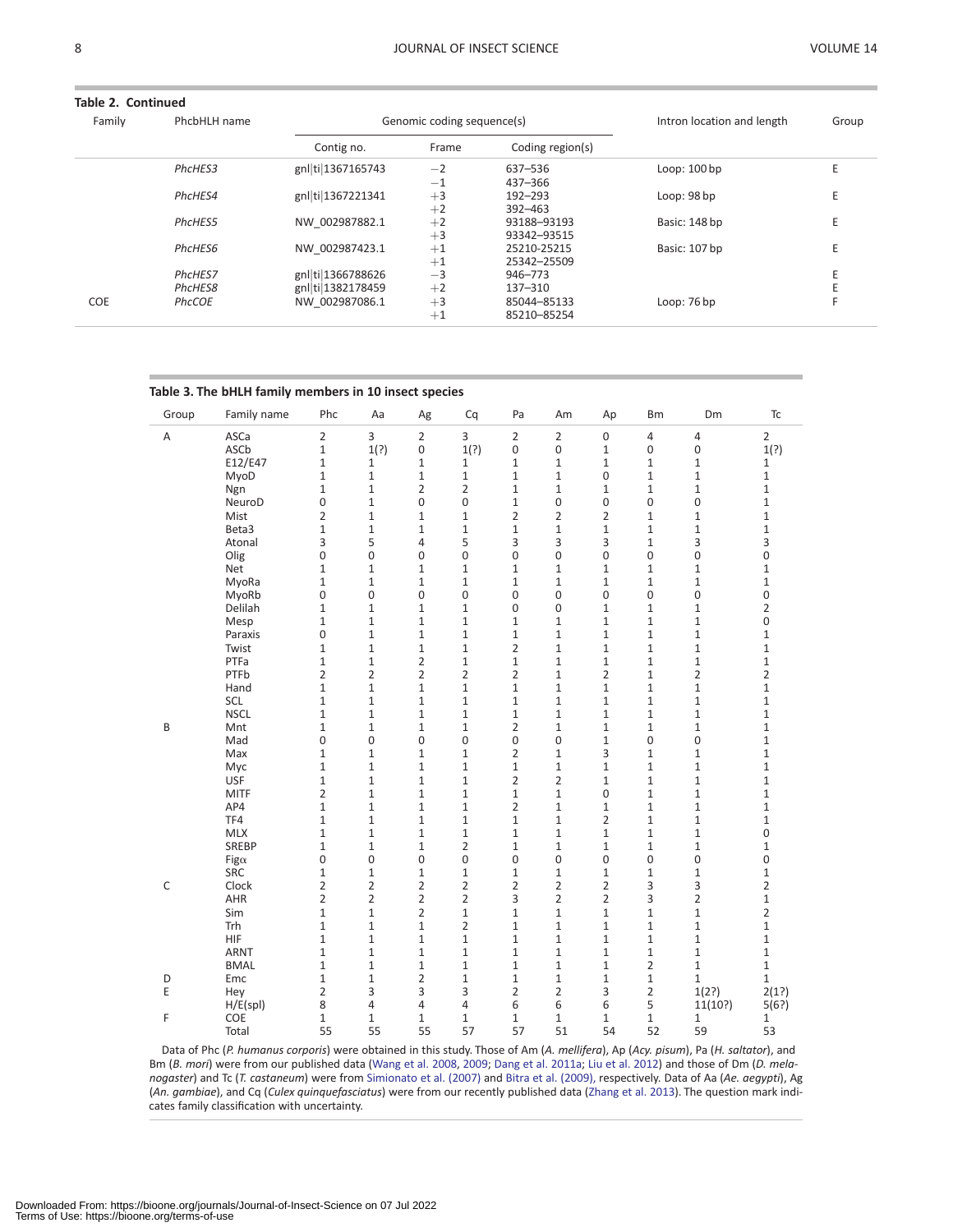<span id="page-9-0"></span>

| Gene name | Phc   | Aa | Ag | Ca | Pa    | Am | Ap    | <b>Bm</b> | Dm      | Тc    |
|-----------|-------|----|----|----|-------|----|-------|-----------|---------|-------|
| Н         | 4(2?) |    |    |    | 2(1?) |    |       |           |         |       |
| Dpn       | 0(1?) |    |    |    | O(1?) |    |       |           |         |       |
| Side      |       |    |    |    |       |    | 1(2?) | 0         |         |       |
| E(spI)    |       |    |    |    |       |    | 3(2?) | 3         | 8(9?)   | 2(3?) |
| Total     | 8     | 4  | 4  | 4  | 6     | 6  | 6     | ל         | 11(12?) | 6(7?) |



Fig. 4. Evolutionary relationship among insect H/E(spl) family members. An ML tree based on the multiple alignment that includes all members of H/E(spl) family, which has been rooted with the closely related Hey gene from D. melanogaster, is shown. Only bootstrap values no less than 50 are shown. Ae. aegypti, Aa; An. gambiae, Ag; A. mellifera, Am; Acy. pisum, Ap; B. mori, Bm; Culex quinquefasciatus, Cq; D. melanogaster, Dm; H. saltator, Pa; P. humanus corporis, Phc; and T. castaneum, Tc. bHLH names of H, Dpn, Side, and E(spl) genes are represented with red, green, magenta, and blue characters, respectively.

Downloaded From: https://bioone.org/journals/Journal-of-Insect-Science on 07 Jul 2022

existence of multiple *hairy* genes probably means that eye development of human body louse is hindered for adaptation to dark environment. Second,  $E(spl)$  gene inhibits differentiation of specific preneural cells. *Drosophila*  $E(\text{spl})mB(g)$  was found to be a potent inhibitor to prevent ectodermal cells from adopting the sensory organ precursor fate ([Giagtzoglou et al. 2003](#page-10-0)). Although various  $E(spl)$  genes are function-ally redundant ([Schrons et al. 1992\)](#page-10-0), the existence of three  $E(spl)$  genes in human body louse probably indicates that specific preneural cells are inhibited from forming functional sensory apparatus, leading to deficiency in sensory functions other than photoreception.

In this study, P. humanus corporis genome sequences were searched and identified to encode 55 members of the bHLH superfamily. Phylogenetic analyses revealed that the 55 PhcbHLHs are distributed in 39 bHLH families with 23, 11, 9, 1, 10, and 1 member(s) in groups A, B, C, D, E, and F, respectively. Group C and E PhcbHLH proteins were found to possess PAS/PAC and Orange domains, respectively, further verifying our classification to the identified PhcbHLH family members. Examination to GenBank annotations of the 55 PhcbHLH members indicated that 29 PhcbHLH proteins were annotated in consistence with our analytical result, 8 were annotated different with our analytical result, 12 were merely annotated as hypothetical protein, and the rest 6 were not deposited in GenBank. A comparison on insect bHLH gene composition revealed that human body louse possibly has more hairy and  $E(spl)$  genes than other insect species. Because *hairy* and  $E(spl)$ genes have been found to negatively regulate the differentiation of insect preneural cells, it is suggested that the existence of additional hairy and  $E(spl)$  genes in human body louse is probably the consequence of long-period adaptation to relatively dark and stable environment on human body. These data provide good reference for further studies on regulatory functions of bHLH proteins in the growth and development of human body louse.

#### Acknowledgments

We are grateful to Prof. Bin Chen of Jiangsu University and two anonymous reviewers for their constructive suggestions and comments on our study. We acknowledge the National Center for Biotechnology Information (<www.ncbi.nlm.nih.gov>) for providing genome sequence information, and institutions and organizations providing public release of genome sequences used in our investigation. This work was supported by Scientific Research Promotion Fund for the Talents of Jiangsu University (09JDG029) and the National Basic Research Program (973) of China (2012CB114604).

#### References Cited

- Abascal, F., R. Zardoya, and D. Posada. 2005. ProtTest: selection of best-fit models of protein evolution. Bioinformatics 21: 2104–2105.
- Atchley, W R., and W. M. Fitch. 1997. A natural classification of the basic helix-loop-helix class of transcription factors. Proc. Natl. Acad. Sci. USA. 94: 5172–5176.
- Atchley, W. R., W. Terhalle, and A. Dress. 1999. Positional dependence, cliques, and predictive motifs in the bHLH protein domain. J. Mol. Evol. 48: 501–516.
- Bailey, P. C., C. Martin, G. Toledo-Ortiz, P. H. Quail, E. Huq, M. A. Heim, M. Jakoby, M. Werber, and B. Weisshaar. 2003. Update on the basic helix-loop-helix transcription factor gene family in Arabidopsis thaliana. Plant Cell 15: 2497–2501.

Terms of Use: https://bioone.org/terms-of-use